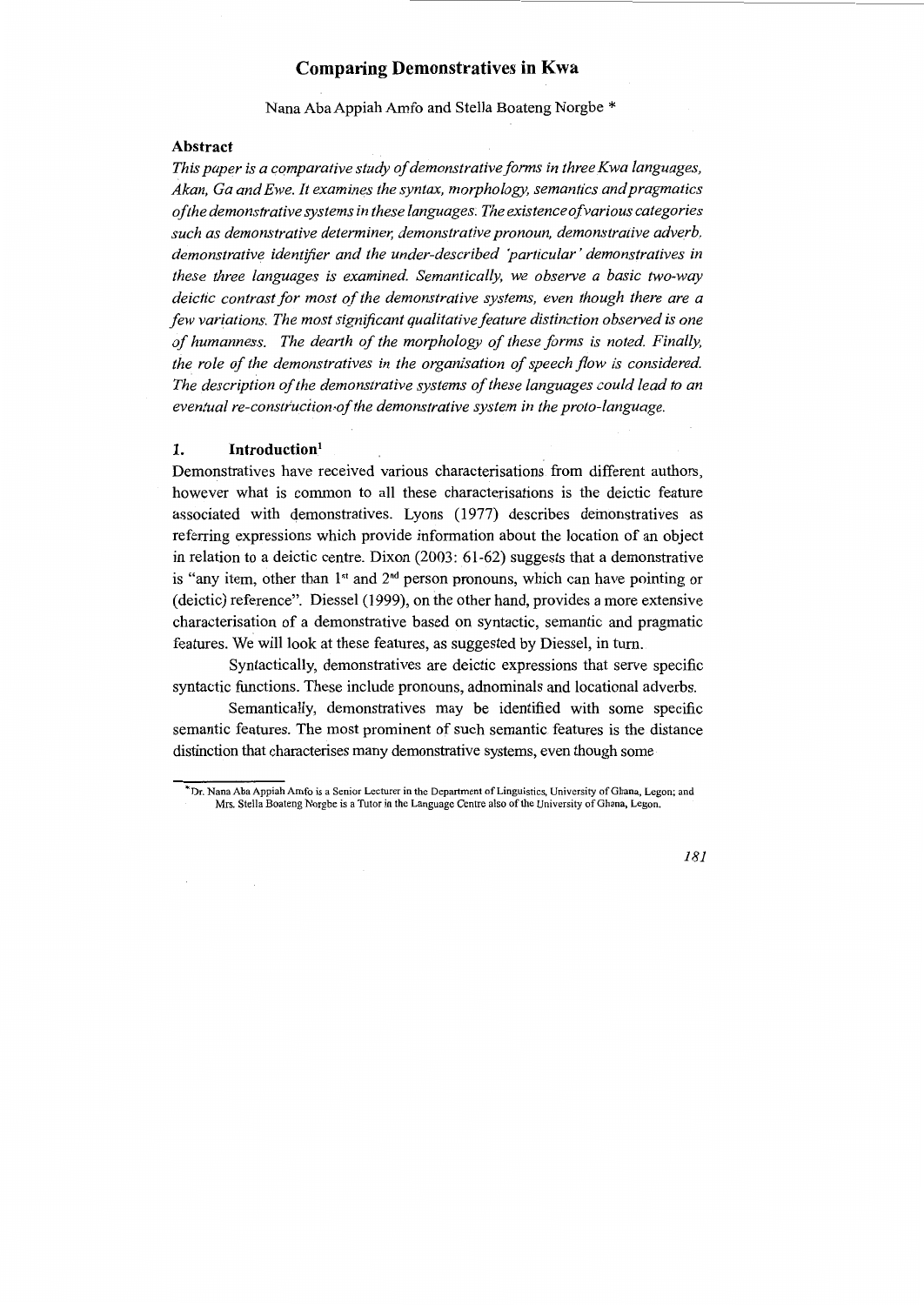languages distinguish demonstratives on the basis of other qualitative features such as animacy, humanness, and number. A few languages, such as French (ce/cette/ ces ), have distance-neutral demonstratives. Typically however, most languages indicate a two-way distinction; they have proximal demonstratives which denote closeness to the deictic centre and distal demonstratives which denote some relative distance from the deictic centre, such as English *this* and *that, here* and *there*. Some languages tend to be more elaborate in their distance distinction. Spanish, Portuguese and Tamil are among languages which make a three-way distinction. For instance, Spanish distinguishes between the locational adverbs *aqui*  'here', *ahi* 'just there' and *alli* 'over there'. Northern Sami, Samal and Hausa are characterised with four-way distinctions. Jagar (2001) reports that Hausa has four Locational adverbs: *nân* 'here, near the speaker', *nan* 'there, near the addressee', *ciin* 'there, away from speaker and addressee' and *can* 'there, further away from speaker and addressee'. Even more elaborate systems can be found in Malagasy (Austronesian), six-way distinction; Daga (Trans-New Guinea), fourteen-way distinction; Yup'ik (Eskimo-Aleut) thirty-way distinction (Anderson and Keenan 1985). However, more elaborate distinctions tend to include other features such as (non)visibility, uphill/downhill, lower/higher elevation, upriver/downriver.

Pragmatically, demonstratives are used to organise information flow in an ongoing discourse by keeping track of prior discourse participants and activating shared information. Mostly, the referents of demonstratives are 'activated' or at least 'familiar' (cf. Gundel et al 1993). Their main purpose is to focus the addressee's attention on objects or locations in the speech situation (Diessel 1999).

Following Amfo (2007), this paper aims at making a contribution to our understanding of demonstratives in three Kwa languages spoken in Ghana, Akan, Ewe and Ga. Even though these three languages are among the most prominent local languages in Ghana, little is known about their demonstrative systems<sup>2</sup>. The paper seeks to describe the types and forms of demonstratives in these languages in a comparative perspective. Attention will be paid to the morphological makeup of these demonstratives. The syntactic positions of the various categories of demonstratives will be analysed. Finally, the semantics and pragmatics of the demonstratives will be examined. We will focus on the deictic and qualitative features embedded in the demonstrative forms. Of particular interest will be what we suggest to be a grammaticalization process involving the Ewe proximal demonstrative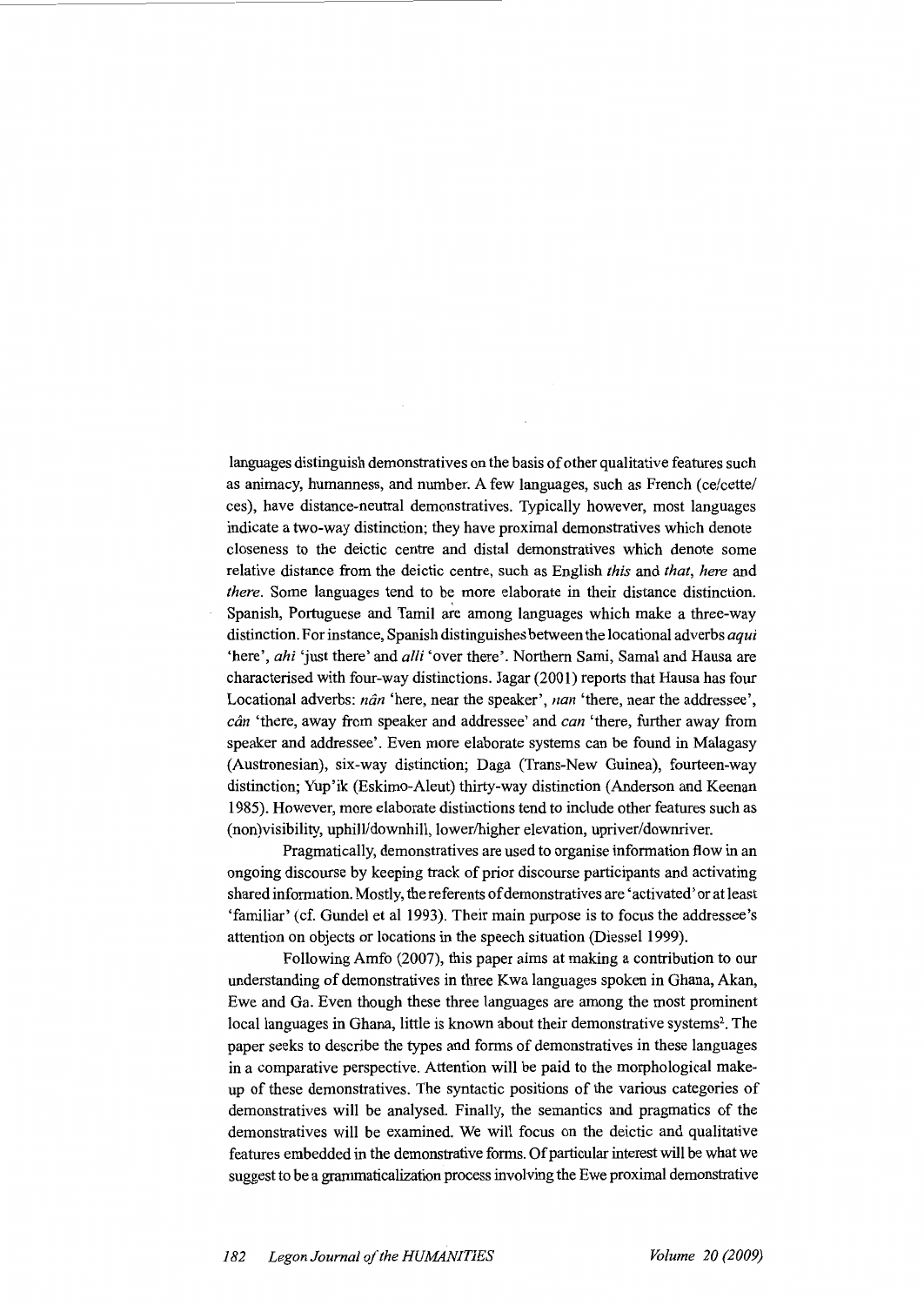determiner *sia.* This paper is a step in the direction of providing a typological description of the demonstrative systems in Kwa, beginning with the select Ghanaian languages.

The rest of this paper is organised as follows. The next brief section 2 provides some language information about the languages in question. Section 3 focuses on the types of demonstratives present in the languages. Diessel 's categories of demonstratives are introduced and these form the basis of the specific language analyses of Akan, Ewe and Ga in subsections 3.1, 3.2 and 3.3 respectively. Attention is paid to the various syntactic positions of the different demonstrative forms. Section 4 is devoted to the rather generally invariable morphology of the demonstratives, while section 5 discusses the deictic and qualitative semantic features embedded in these demonstratives. Section 6 is devoted to some pragmatic features of the demonstratives, and it includes an examination of the grammaticalisation process involving the Ewe proximal demonstrative determiner *sia.* Section 7 is the conclusion.

## **2. Language Information**

Akan, Ewe, Ga are all Kwa languages belonging to the Niger-Congo language family. Ga belongs to the Ga-Dangme sub-group, a branch of the Nyo group, whereas Ewe belongs to the Gbe sub-group, which descends from the Left Bank group. Akan is a direct descendant of the Central Tano sub-goup (cf. Stewart 1989).

Akan is the most prominent Ghanaian language,<sup>3</sup> with about 40% of the total population considered as native speakers, and about two-thirds of the population use it as a medium of communication for social, economic and religious purposes (Obeng 2005). The analyses made in this paper are based on the three literary dialects: Akuapem, Asante and Pante. As a result, we draw examples from these three dialects, and they are indicated accordingly AK, AS and FA for Akuapem, Asante and Pante respectively.

Ewe is the second largest indigenous language in Ghana.4 It is used as a cover term for a number of dialects including Anlo, Peki, Kpando, and Gbi (Duthie 1988)<sup>5</sup>. Native speakers of Ewe occupy most parts of the Volta region. Ewe serves as a lingua franca for native speakers of some Potou Tano languages such as Lelemi, Avatime, Logba, as well as Guan languages like Nkonya. Unless otherwise indicated, our examples are drawn from the standard variety, which incorporates features of a number of dialects including Peki, Amedzofe and Keta.

*183*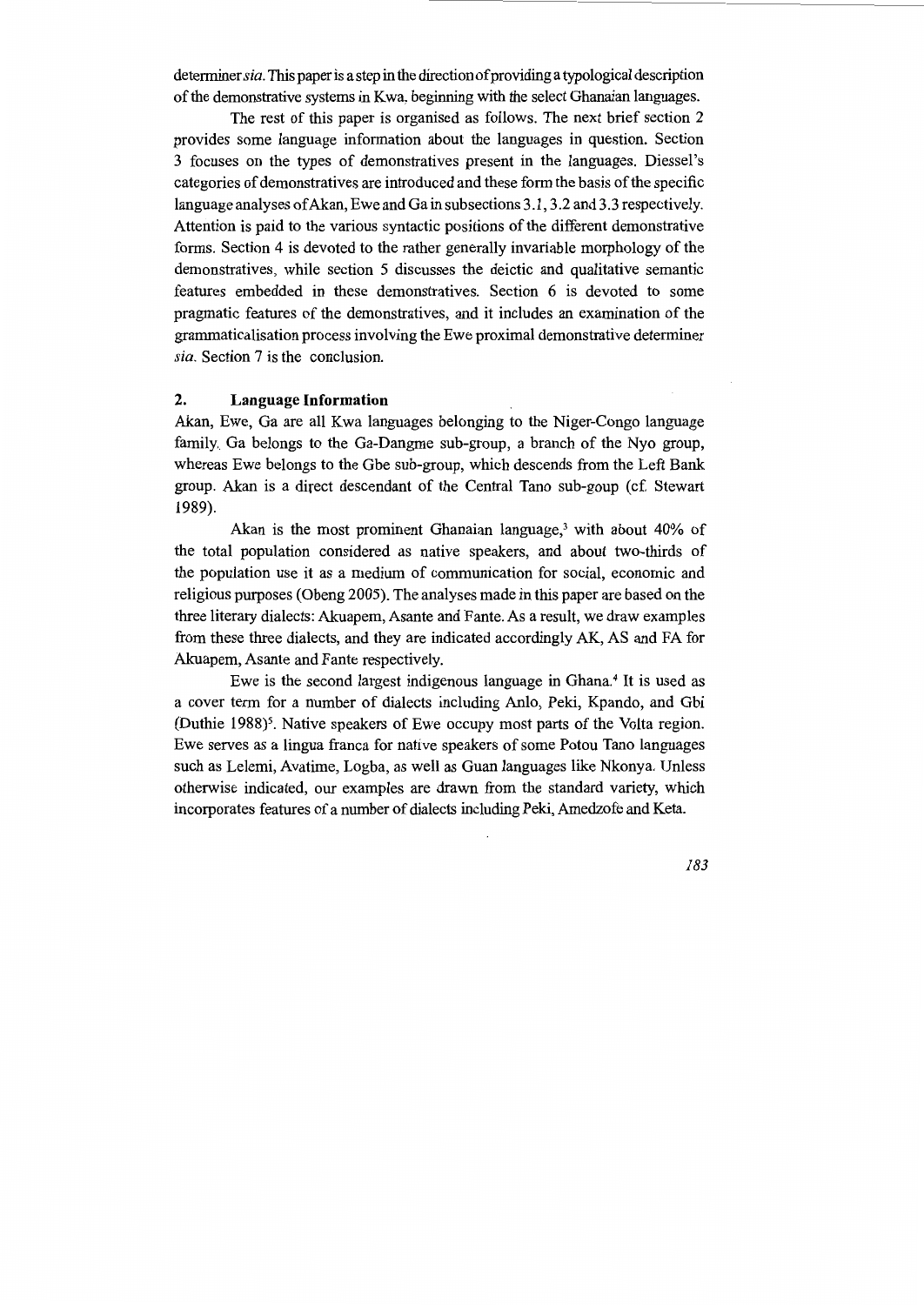Ga is the native language of people from in and around the capital of Ghana, Accra. It is spoken by a number of non-Gas who have lived and possibly grown up in Accra.6 Dakubu (1988) reports that there is little regional variation in the language, and there are no clearly distinguishable dialects.

## **3. Types of Demonstratives**

The categorisation of demonstratives in Akan, Ewe and Ga done in this paper, is based, to a large extent, on Diessel's (1999) classification of demonstratives. Diessel identifies four categories of demonstratives: demonstrative pronoun, demonstrative determiner, demonstrative adverb and demonstrative identifier.

A demonstrative pronoun is a demonstrative which occurs independently in argument positions of verbs and it represents a noun, as illustrated in (1). On the other hand, a demonstrative determiner co-occurs with a noun in a noun phrase, as shown in  $(2)$ .

- . 1) Janet prefers **this.**
- 2) **That** boy is my son.

A demonstrative adverb functions as a verb modifier. As expected, they are found in argument positions of verbs, as illustrated by English *here* in (3).

3) Freda died **here.** 

Diessel identifies two kinds of demonstrative adverbs: Locational deictics and manner demonstratives. Following Amfo (2007), we will label them Locational demonstrative adverb (LDA) and Manner demonstrative adverb (MDA). LDAs are "primarily used to indicate the location of the event or situation that is expressed by a co-occurring verb". MDAs "involve some comparison and they are often used as discourse deictics" (Diessel 1999: 74). They are often glossed as 'in this/ that way' or 'like this/that'.

A demonstrative identifier is a demonstrative which occurs in a specific grammatical construction, a copula or non-verbal clause. Their communicative function is to focus the addressee's attention on entities in the extra-linguistic context. Example { 4) involves a demonstrative identifier *nie* from Akan.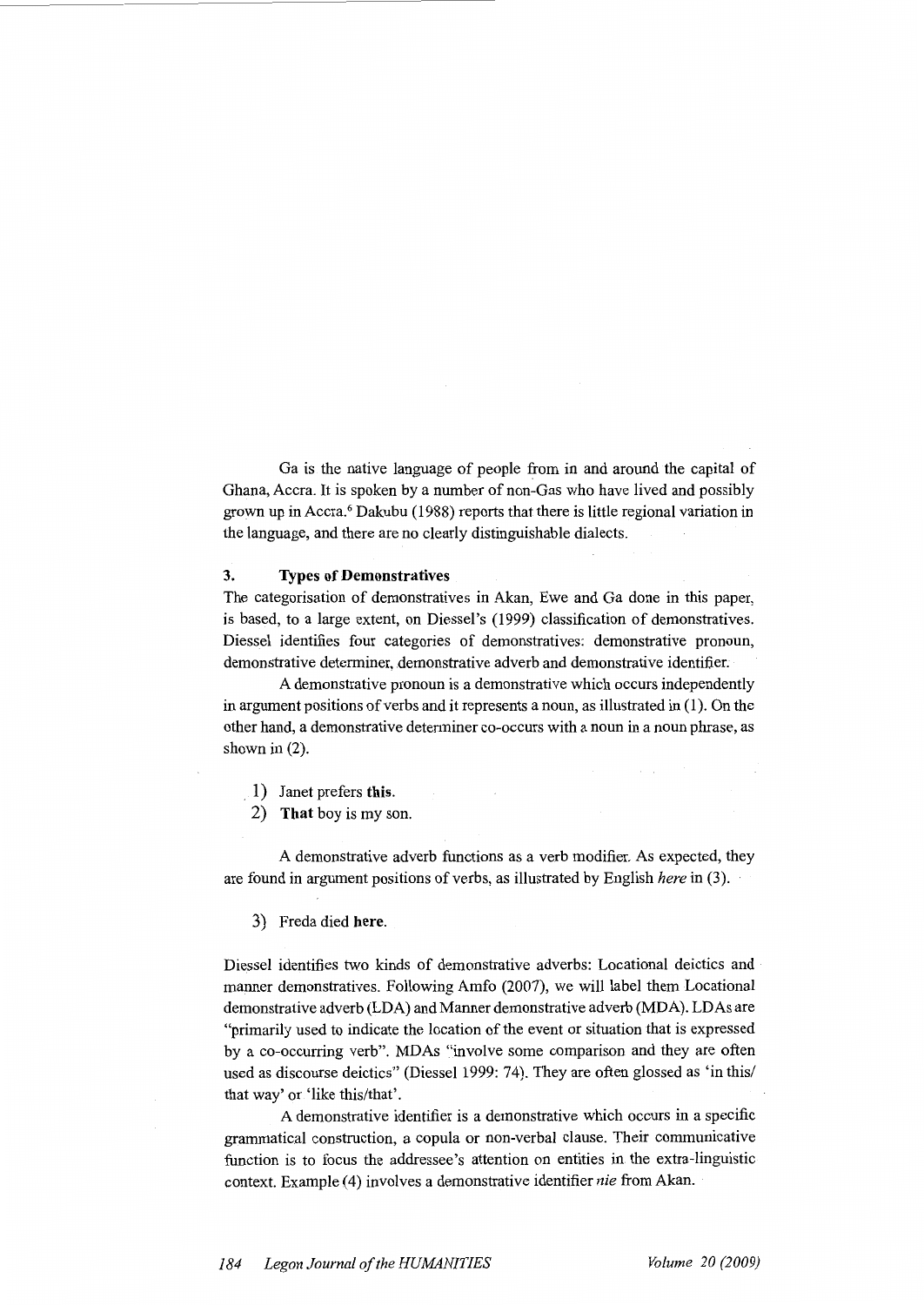|  | 4) Mpaboa    | no         | nie.7 |
|--|--------------|------------|-------|
|  | <b>Shoes</b> | <b>DEF</b> | DI    |
|  |              |            |       |

There is a fifth category of demonstratives identified in the Kwa languages examined here, which is not captured under Diessel's categorisation. In Akan and Ga, the demonstratives in this category are identical with the MDAs in the respective languages. In Ewe, there is a phonological similarity between the two forms. Following Schuh (1977), we call these 'particular' demonstratives. These demonstratives are adnominal, but unlike other nominal modifiers in the languages, they occur pre-nominally, and they obligatorily require the presence of a postnominal determiner as well. The utterance in (5) involving the Akan 'particular' demonstrative *saa* is ungrammatical without the post-nominal determiner *yi.* 

| 5) Saa                            | abofra yi | nim | ades paa.                |
|-----------------------------------|-----------|-----|--------------------------|
| PD.                               |           |     | child PDD know thing INT |
| 'This child is very intelligent.' |           |     |                          |

The following sub-sections discuss the categories of demonstratives in the various languages in more detail.

## **3.1 Akan**

All four categories of demonstratives cited in Diessel have been identified in Akan. In addition, as indicated in the previous section, there is a fifth category. What follows is a summary of the types of Akan demonstratives (cf. Amfo 2007) and their various syntactic positions.

There are two identifiable demonstrative determiners in Akan: *yi* and *no. Yi* is the proximal demonstrative, denoting closeness to the speaker, and *no*  can be considered as its distal counterpart denoting relative distance away from the speaker. In Akan not only do demonstrative determiners occur as nominal modifiers, they are used as clausal modifiers as well. They may occur in postnominal position when they modify a noun, otherwise they occur clause finally, taking scope over the whole clause, as illustrated in (6) and (7) respectively.<sup>8</sup>

6) Asem **yi** yE-E :)barima no ne ne yere no Matter PDD do-COMPL man DEF CONJ POSS wife DEF

*Nana Aha Appiah Amfo and Stella Boateng Norgbe 185*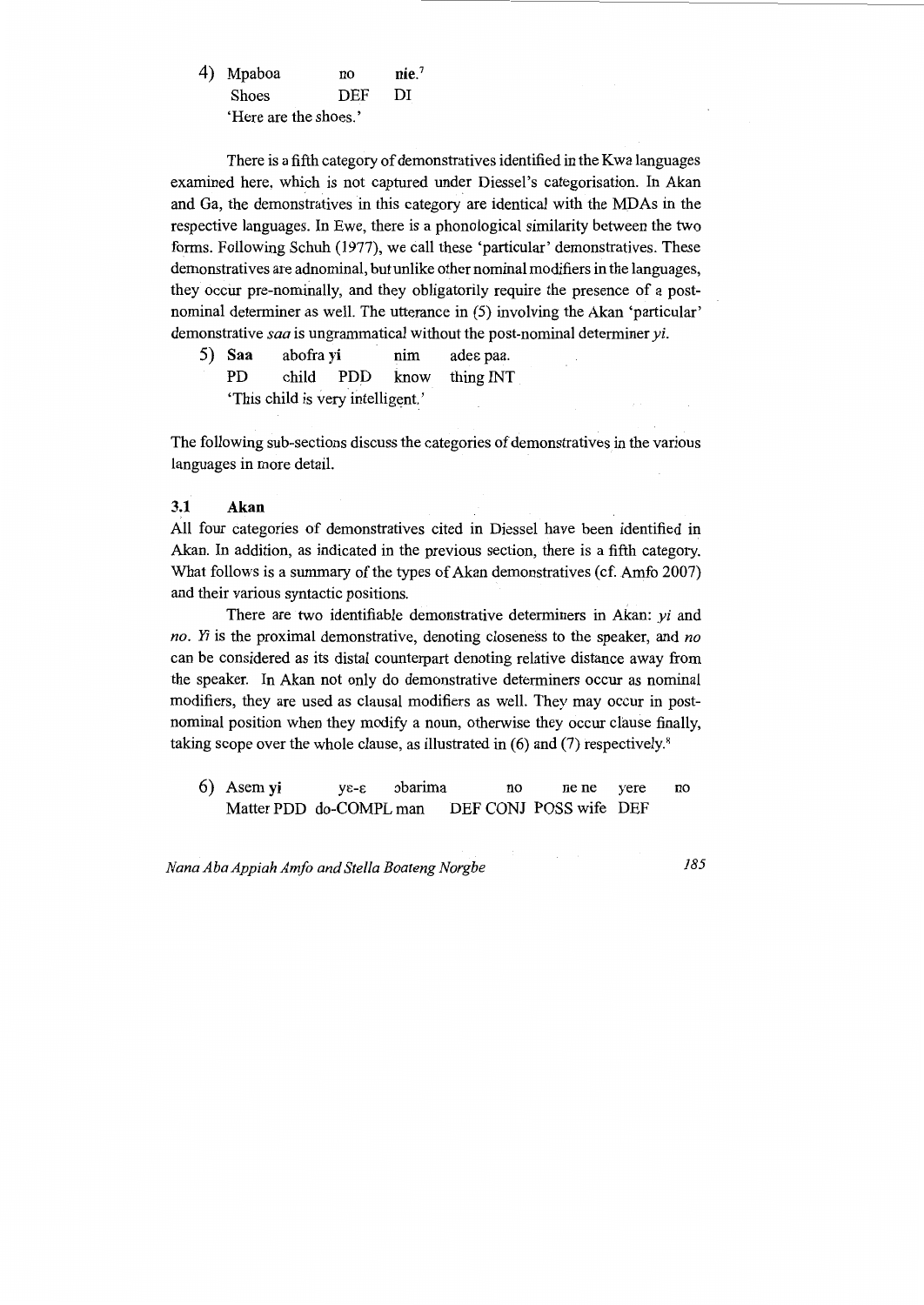de mmoroso. sweet overflow 'The man and his wife were exhilarated by this message.' AK

7) Me-te-ase yi, me-m-pene m-ma Agyeman n-ware I-stay-under PDD, I-NEG-agree NEG-allow Agyeman NEG-marry Kyeiwaa. Kyeiwaa 'As long as I a $\mu$  alive, I wouldn't agree to Agyeman and Kyeiwaa's marriage.' AS

The demonstrative pronouns in Akan are the proximals *eyi/oyi/iyi/wei* and the distals *Eno/ono*. Akuapem uses *eyi* for non-human references and *oyi* for human ones. Asante uses *wei* for both human and non-human references, and Pante *iyi*  is also underspecified in terms of humanness. In Asante and Akuapem, *eno* refers to non-human entities, whereas *ono* is used in reference to human entities. Like its proximal counterpart, Pante *ono* is used in reference to both human and nonhuman entities.<sup>9</sup>

Demonstrative pronouns in Akan occur in argument positions of verbs. Specifically, they occur in subject, object and focus positions, as exemplified in  $(8)$ ,  $(9)$  and  $(10)$  respectively.

| 8) Iyi | $p\epsilon$ | mpuwa,                                             | na       | ivi | ŋε   | ekutu.  |
|--------|-------------|----------------------------------------------------|----------|-----|------|---------|
| PDP.   | like        | bananas.                                           | CONJ PDP |     | like | oranges |
|        |             | 'This one like bananas and this one like oranges.' |          |     |      |         |
| FA     |             |                                                    |          |     |      |         |
|        |             |                                                    |          |     |      |         |
|        |             |                                                    |          |     |      |         |

9) Me-to-o iyi wo Kumase. I-buy-COMPL PDP be.at Kumase 'I bought this one at Kumase.' FA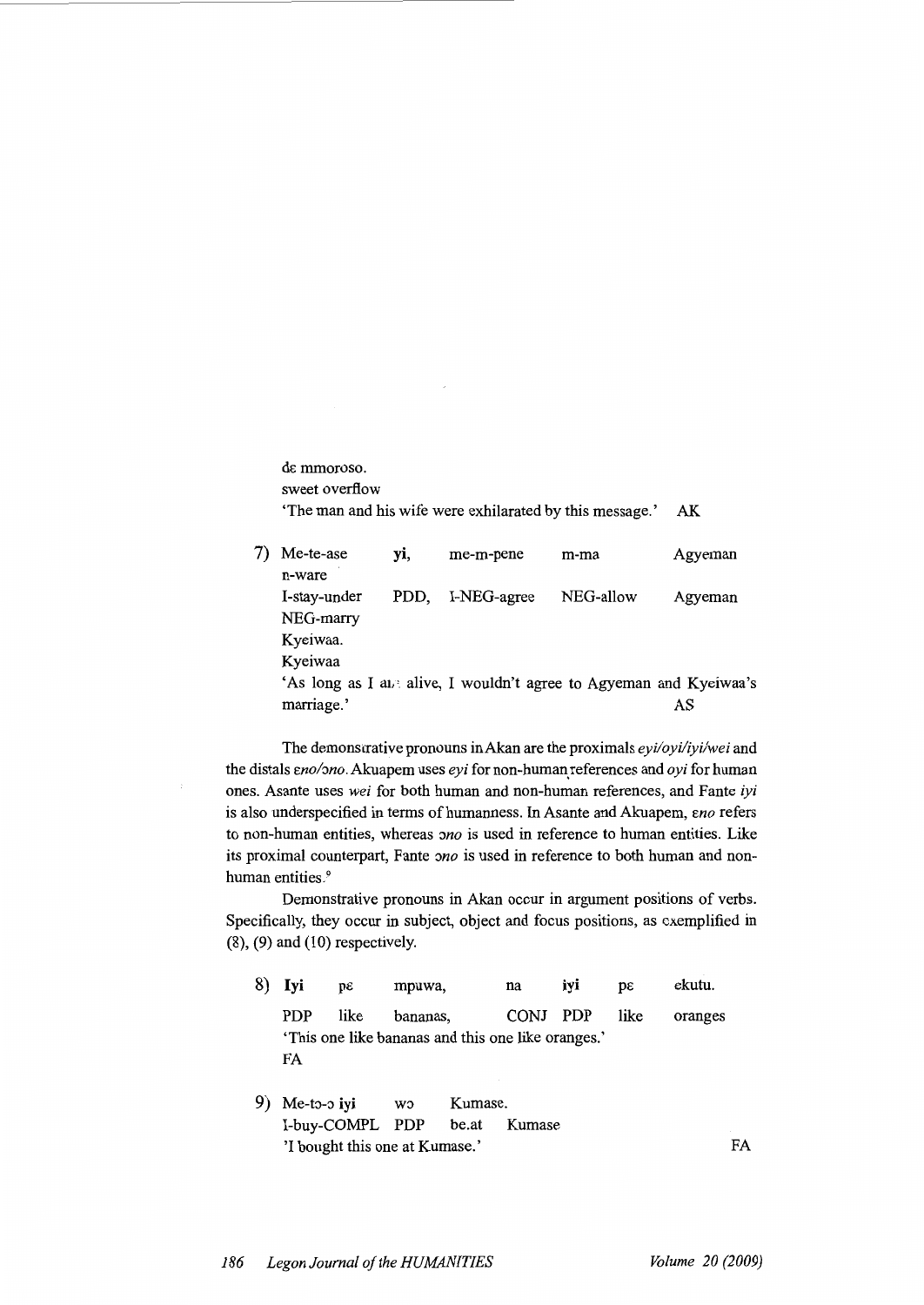| 10) Iyi           | na   | me-hu-u                                            | no no | <b>WO</b> | fie | ho | no. |
|-------------------|------|----------------------------------------------------|-------|-----------|-----|----|-----|
| <b>PDP</b><br>DEF | FM - | I-see-COMPL him be.at house there                  |       |           |     |    |     |
| FA                |      | 'This person is the one I saw there at the house.' |       |           |     |    |     |

Notice that when the pronoun occurs in focus position, the main clause contains a resumptive pronoun which is co-referent with the demonstrative pronoun, the exception being when the referent of the demonstrative is an inanimate object.

There are two kinds of demonstrative adverbs in Akan, as identified in Amfo (2007). They are Locational demonstrative adverbs (LDA) and Manner demonstrative adverb (MDA). The LDAs are  $(\varepsilon)$ *ha* 'here' and  $(\varepsilon)$ *h*o 'there'. There are four syntactic positions associated with the Akan LDAs. First, they may occur as adverbial complements in object position. In this position, they can occur independently, or they may co-occur with other adverbials, as seen in (11).

11) Ye-sie-e no **ha** (nnera). We-bury-COMPL him/her here (yesterday) 'We buried him/her here (yesterday).' AS

Second, they may occur as head nominals in noun phrases contained in constructions which make reference to parts of the body, as illustrated in (12). Such utterances have to be accompanied with pointing gestures.

| $12)$ Me                                  | $\mathbf{ha}/\mathbf{ho}$        | a-hono.    |  |  |  |  |  |  |
|-------------------------------------------|----------------------------------|------------|--|--|--|--|--|--|
| My                                        | here/there                       | PERF-swell |  |  |  |  |  |  |
|                                           | 'Lit.: My here/there is swollen' |            |  |  |  |  |  |  |
| (This/that part (of my body) is swollen.) |                                  |            |  |  |  |  |  |  |

Third, they may function as the modifier of a head noun. In (13)  $eha$ 'here' modifies *sukuufo* 'pupils', and it indicates that the pupils of an area close to the deictic centre do not like learning. Of course, whether the demonstrative *sha* 

*Nana Aba Appiah Amfo and Stella Boateng Norgbe 187* 

 $\alpha$  and  $\alpha$ 

 $\mathcal{L}_{\text{max}}$  and  $\mathcal{L}_{\text{max}}$ 

 $\label{eq:2.1} \left\langle \left\langle \mathbf{z} \right\rangle \right\rangle = \left\langle \left\langle \mathbf{z} \right\rangle \right\rangle = \left\langle \left\langle \mathbf{z} \right\rangle \right\rangle = \left\langle \left\langle \mathbf{z} \right\rangle \right\rangle = \left\langle \left\langle \mathbf{z} \right\rangle \right\rangle = \left\langle \mathbf{z} \right\rangle$  $\bar{z}$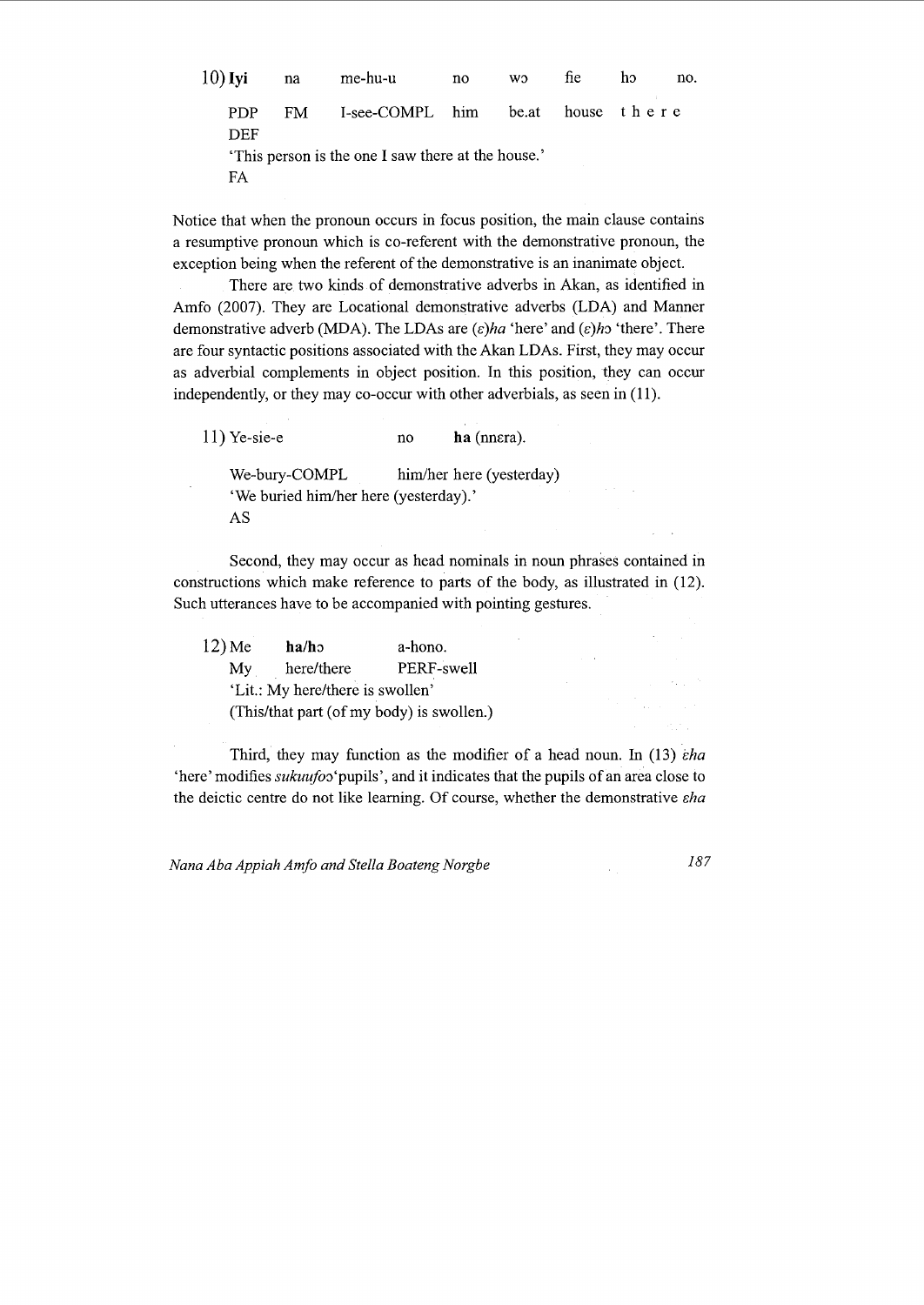'here' is used in reference to an institution, a town or even country is subject to pragmatic inference.

| $.13)$ Eha                                                   | sukuufoo      | $m-p\epsilon$ | adesua.  |  |  |  |  |  |  |
|--------------------------------------------------------------|---------------|---------------|----------|--|--|--|--|--|--|
| Here                                                         | school.people | NEG-like      | learning |  |  |  |  |  |  |
| 'Pupils here do not like learning.'                          |               |               |          |  |  |  |  |  |  |
| (e.g. Pupils of this institution/town do not like learning.) |               |               |          |  |  |  |  |  |  |

Finally, the LDAs may be found in complex noun phrases which involve a head noun, a demonstrative determiner and a postposition. In such constructions, the proximal demonstratives (i.e. determiner and LDA) co-occur, as shown in (14), while the distals *no* and *ha* collocate.

14) Kuro yi mu ha dee, wo-n-nya yere. Town·PDD inside here TM, you-NEG-get wife 'As far as this town is concerned, you will not get a wife (from here).' AS

Akan has deictically contrastive MDAs. They are *dem* and *dei* for Fante and *saa* and *sei* for Akuapem and Asante. <sup>10</sup>*Sei/dei* is the appropriate MDA when the speaker coincides with the demonstrator of the action being performed, and the action and the utterance are performed simultaneously, or the action immediately follows the utterance. *Saaldcm* is the felicitous MDA when the action is performed before the saa-sentence is uttered, or when it is someone else other than the speaker who is performing the action being referred to, or else it is used discourse anaphorically in reference to some already mentioned state of affairs. We can thus consider *sei/dei* as the proximal form and *saa/dem* its distal counterpart. The MDA has two syntactic positions; it either occurs in the object position, or else it is found in the focus position, but never in subject position. In (15), *sei* is apt when the utterance is accompanied by the appropriate gestures performed by the speaker. *Saa* may be used either discourse anaphorically or when someone else than the speaker is doing the gesturing. In (16), Pante *dcm* may be used discourse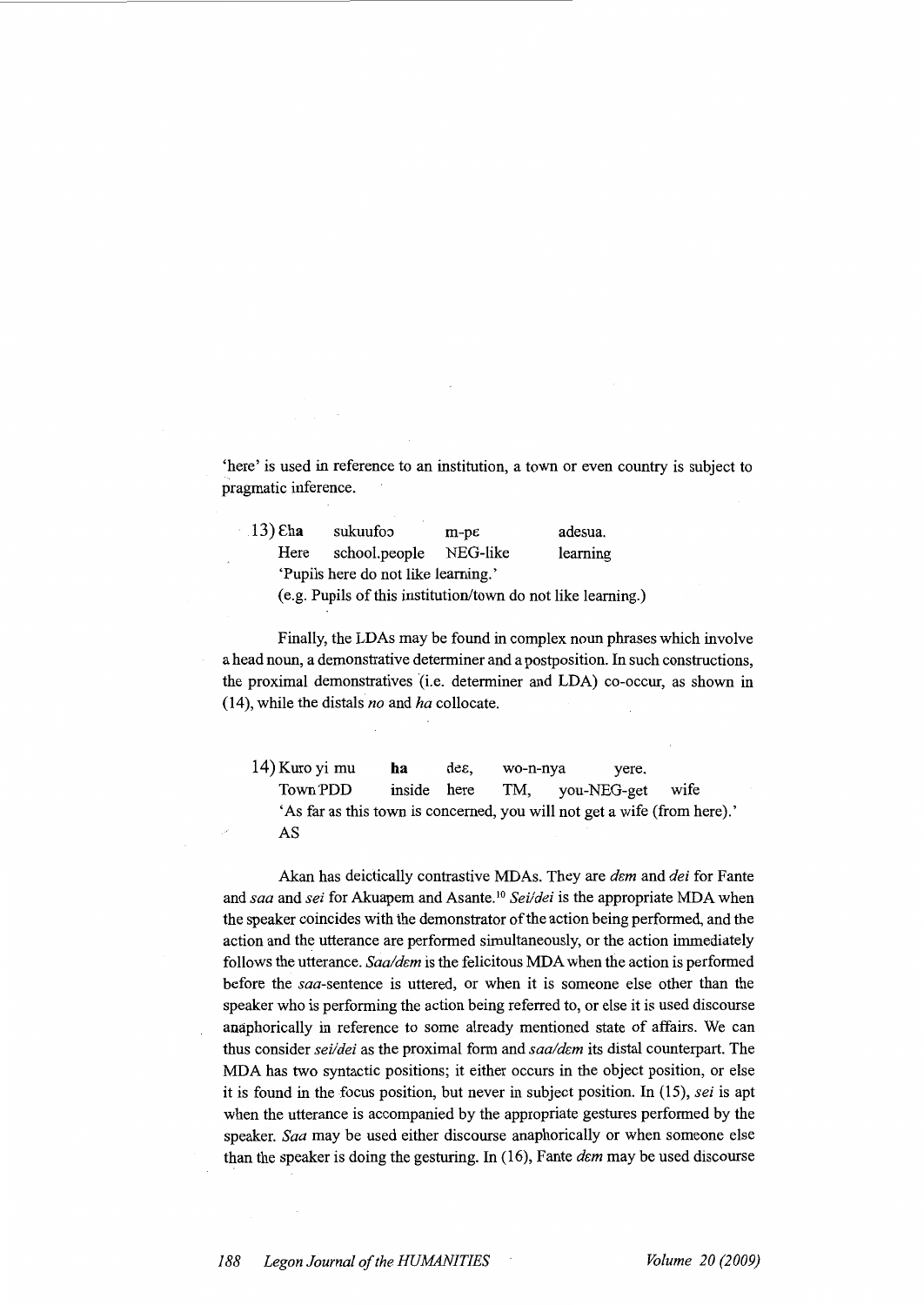anaphorically, or else it may be used together with the suitable gestures by some other interactant who is not the speaker.

15) **Saa/Sei**  MDA na FM o-didi. s/he-eat.RED 'That is the way s/he eats.' AS 16) Me-m-ps **dsm.**  I-NEG-like MDA 'I don't like that':

AS

Akan has another demonstrative which does not seem to fit any of the categories suggested by Diessel, and which has not received an adequate description so far. This may be due to its phonologically identity with the distal MDA, and its lack of independent occurrence, in that it always occurs with a demonstrative determiner. Indeed, it is ungrammatical to have the pre-head modifier saa/dem without a post-head demonstrative determiner. Its syntactic position is also distinct; unlike most noun modifiers in the language, it is a pre-head modifier. Example (17) illustrates the use of this demonstrative.

17) **Saa** papa **no/yi** ba-a ha. PD man DDD/PDD come-COMPL here. 'That man came here.'

This category of demonstratives has not received wide attention cross-linguistically. However, Schuh (1977) reports of such a category of demonstratives in the Ngizim/ Bade (Afroasiatic, Chadic) languages that he studies. He labels it as a 'particular' category, and admits the relative difficulty in precisely categorising this group. Following Schuh, we call the pre-nominal *saa/dem* a 'particular' demonstrative. It could be translated as 'that same ...' or 'that particular ...'. It refers to a specific entity which is 'familiar' to both speaker and addressee (in which case it combines with *no*), or 'activated' (in which case it combines with *yi*). The use of this demonstrative signals the specificity of a familiar or an activated referent.

*Nana Aba Appiah Amfo and Stella Boateng Norgbe 189*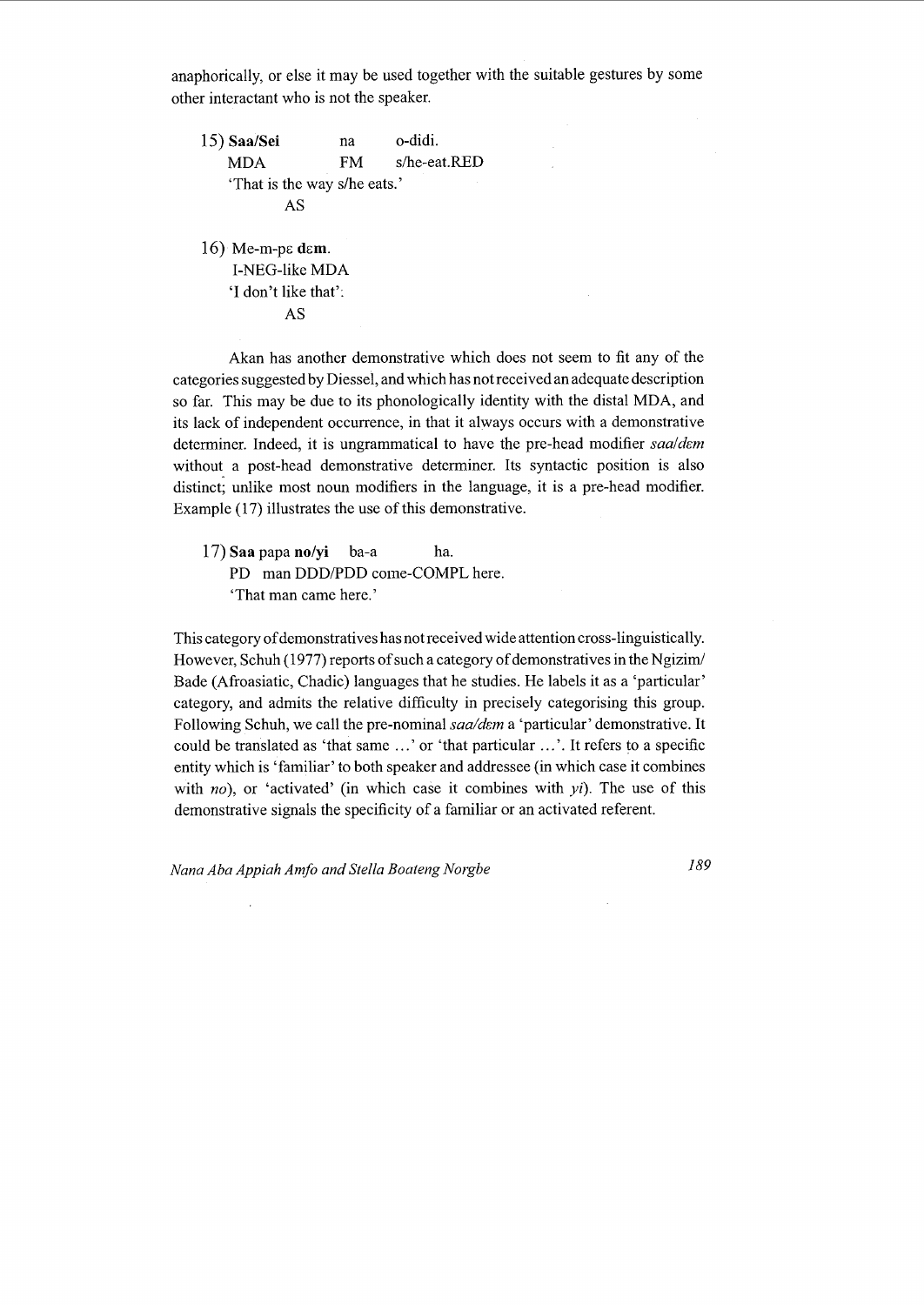Demonstrative identifiers, as have already been indicated, occur in specialized constructions. In Akan, demonstrative identifiers occur in nonverbal clauses. They occur together with noun phrases. The noun phrase may be a very simple one, which contains only a proper noun, or a head noun and a determiner, to more complex ones, such as noun phrases containing modifiers like adjectives or numerals, to even more complex noun phrases such as those with clause size modifiers like relative clauses. The Akan demonstrative identifier is *ni(e)* (Akuapem/Asante) and *nyi* (Fante), and the different syntactic collocations outlined above are illustrated in (18) to (21) below.

| 18) Agyeiwaa<br>Agyeiwaa<br>AS | 'Here is Agyeiwaa'          | nie.<br>DI |        |                     |           |     |      |
|--------------------------------|-----------------------------|------------|--------|---------------------|-----------|-----|------|
| 19) N-kyensee                  |                             | no         | nie.   |                     |           |     |      |
| PL-pan                         |                             | DEF        | DI     |                     |           |     |      |
|                                | 'Here are the pans.'        |            |        |                     |           |     |      |
|                                | AS                          |            |        |                     |           |     |      |
| 20) M-maa mmienu               |                             |            | no     | nie.                |           |     |      |
| PL-woman                       |                             | two        |        | DDD                 | DI        |     |      |
|                                | 'Here are those two women.' |            |        |                     |           |     |      |
|                                | AS                          |            |        |                     |           |     |      |
| 21) Abofra no                  |                             | a          | o-di-i |                     | aduane no |     | nie. |
| Child                          | DEF                         | REL        |        | s/he eat-COMPL food |           | DCM | DI   |

'Here is the child who ate the food.'

# **3.2 Ewe**

Demonstrative determiners, demonstrative pronouns, demonstrative adverbs, demonstrative identifier and 'particular' demonstrative are the categories present in Ewe. The demonstrative determiners are the distal *ma* and the proximal *sia.*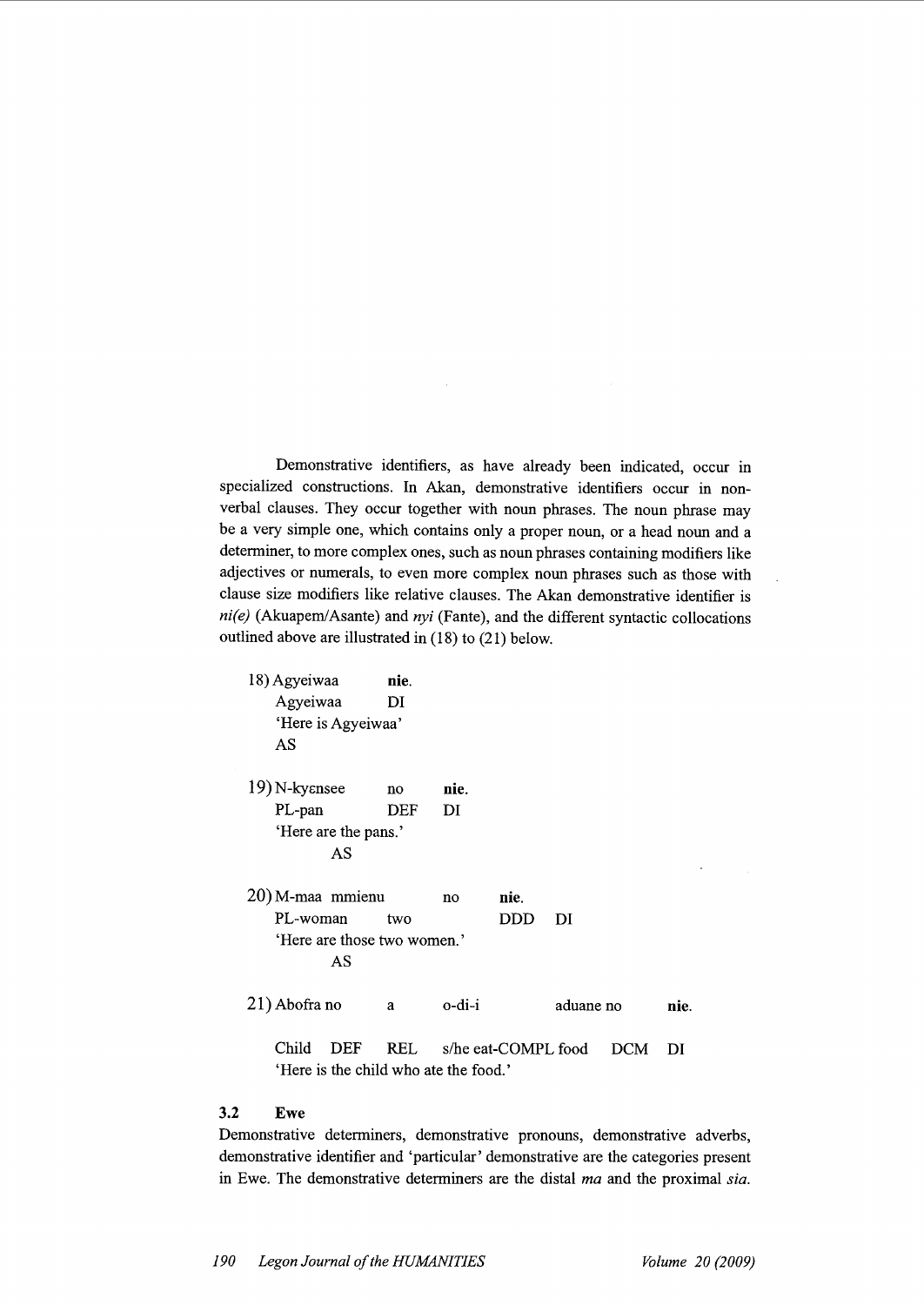These demonstratives are adnominal, they may co-occur with a head noun with or without modifiers, as illustrated in (22) and (23) below, or they may occur in more complex noun phrases where there are other modifiers. The utterance in (24) contains an adjective in addition to the object head noun.

| 22) Agbale sia<br><b>Book</b>                                  | 'This book is good.'   | nyo.<br>PDD                           | be.good           |             |     |      |
|----------------------------------------------------------------|------------------------|---------------------------------------|-------------------|-------------|-----|------|
| $23)$ Me-xle agbale ma<br>L-read                               | 'I've read that book.' | book                                  | kpo<br><b>DET</b> | <b>PERF</b> |     |      |
| 24) Me-xle agbale $x \circ \eta k \circ \mathbf{ma}$<br>L-read |                        | hook<br>'I've read that famous book.' | collect-name      | kpo.        | DET | PERF |

Demonstrative pronouns in Ewe are formed by prefixing the determiners with the third person singular pronoun *e.* The result is *esia* 'this one' and *ema*  'that one'. The pronouns occur independently in argument positions of verbs as in example (25) and (26). Their referents may be concrete entities which are visible in the extra linguistic context, as may well be the case in (25), where the speaker points to two objects to show the distinction between *esia* (this one) and *ema*  (that one), or else the pronouns are used anaphorically in reference to an earlier discussed situation as illustrated by example (26). In this particular example, *esia* is used to refer to a situation where citizens of a certain village were always falling sick due to the fact that they had refused to keep their environment clean, a situation which had already been mentioned in an earlier utterance in the course of the ensuing discourse.

25) Esia nyo wu **ema.**  PDP good surpass DDP 'This one is better than that one.'

*Nana Aha Appiah Amfo and Stella Boateng Norgbe* 191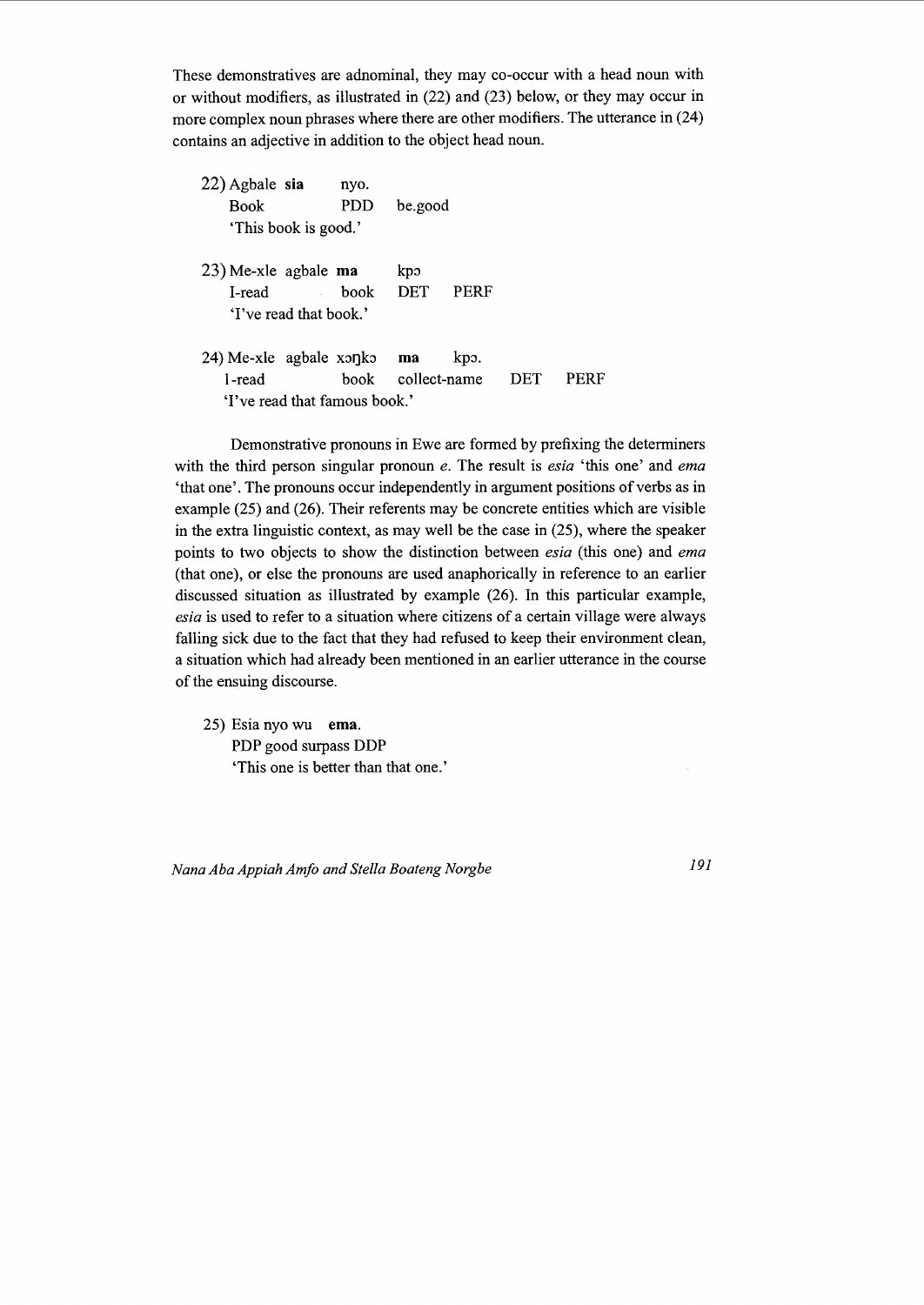#### 26) Ameka Who fe vodada e-nye **esia.**  POSS fault PRO-be PDD 'Whose fault is this?'

Unlike Akan, Ewe demonstrative pronouns are hardly used to refer to human beings. They are used in reference to inanimate and animate non-human entities. When used in reference to a human entity, it has derogatory pragmatic implications and it is clearly uncomplimentary. We have already mentioned that the demonstrative pronouns are formed by adding the  $3<sup>rd</sup>$  person pronoun *e* to the demonstrative determiners. This pronoun is, strictly speaking, underspecified in terms of animacy and humanness. However, as we have indicated, the demonstrative pronouns themselves would normally not have a human referent. To express a thought such as the following: 'I'm going home with this (person)', one has to use the human generic term *ame,* which will be the head noun in that noun phrase, and it will have to be modified by a determiner *sia,* and not *esia* which is a pronoun and does not occur with the support of a noun, as shown in (27).

27) Mayi kple ame **sia/\*esia**  I.FUT.go with person PDD 'I will go with this person.'

Ewe has three LDAs, *afisia* 'here', *afima* 'there', and *afime* 'way over there'. *Afisia* 'here' is used to refer to an area close to the speaker, and *afima* 'there' refers to a location relatively distant from the speaker or even to an area which cannot be located in the immediate environment. The third LDA *afimE* 'way over there' indicates a location further away from the speaker and the addressee than *afima* 'there'. These LDAs are made up of two morphemes; a generic noun *aft* 'place' and the proximal and distal demonstratives determiners *sia* and *ma* for the proximal and the distal LDAs respectively.<sup>11</sup> These demonstratives may occur as adverbial complements to a verb. In that position, it may occur on its own, as in (28), or it may collocate with other object complements. In (29), *afima* 'there' co-occurs with the time adverbial *ets*<sup>2</sup> 'tomorrow' as complements to the verb  $yi$  'to go'. As example (30) illustrates, the LDAs may also function as the object complement of the locative copula le 'to be at'.

28) Mi-va to de **afi-sia**.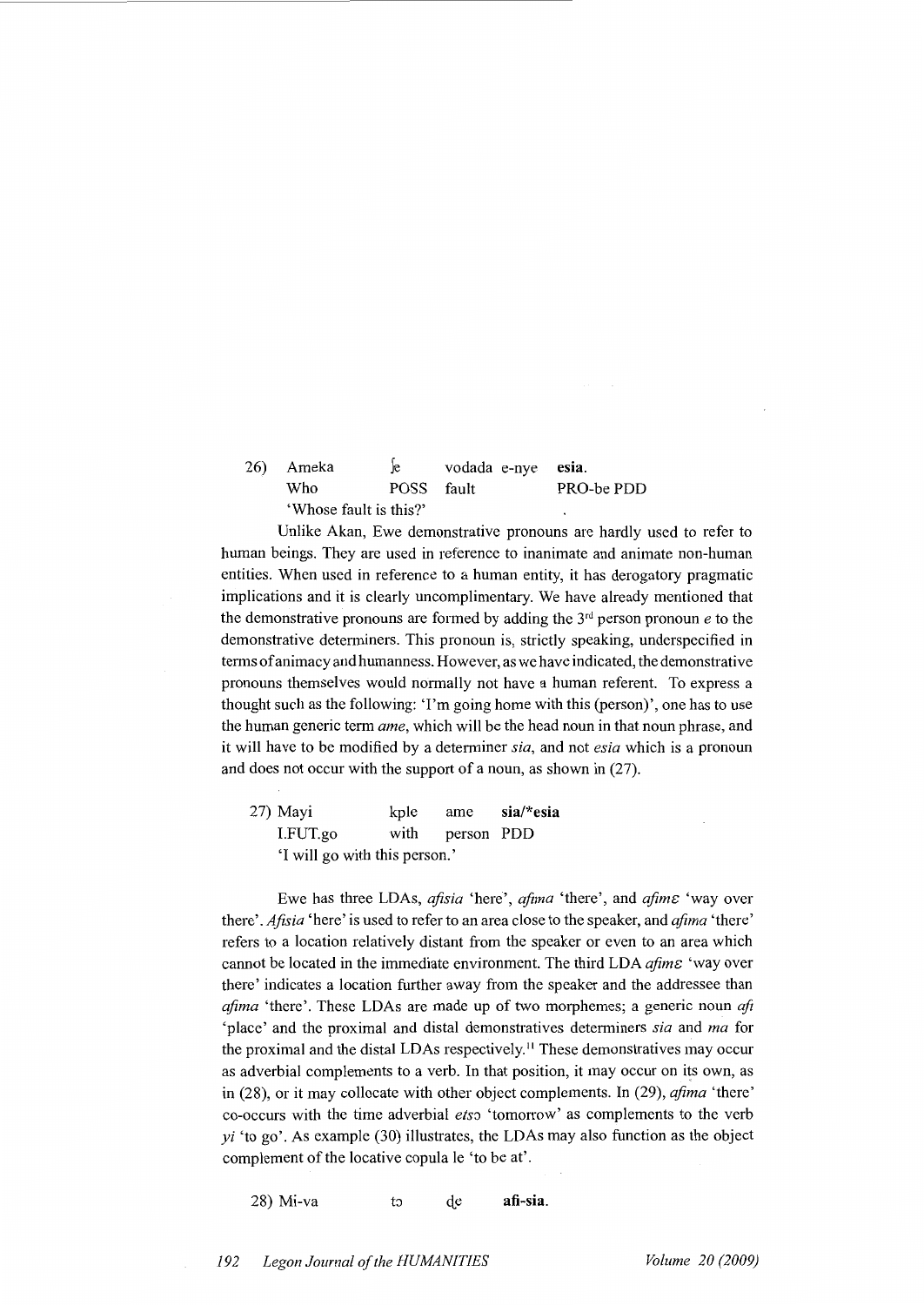You-come stop at place-this '(You) come and stand here.'

- 29) Mi-a-yi **afi-ma** etso. We-FUT-go place-that tomorrow 'We will go there tomorrow.'
- 30) Nye-e de sukuu le **afi-ma.**  I-FM go.PST school be place-that 'It is I who went to school there.'

Like Akan, the LDAs may occur in a possessive nominal phrase as the head noun, and this normally refers to a part of the body. These types of sentences occur only in colloquial spoken language where the various dialectal variants of the LDAs are used. This must be accompanied by the speaker or the addressee touching that part of the body. The choice between the proximal or the distal LDA depends on who is doing the touching. When the speaker is doing the touching whether on her own body or the addressee's body, she will use the proximal LDA, on the other hand, the addressee in referring to that part of the body which is being touched will use the distal counterpart. The utterance in (31) is an example from the Peki dialect.

31) Amu-fii / fimi le venye. My-POSS here / there be pain-me 'My here / there is hurting.'

One other characteristic of spoken colloquial Ewe is that it is possible to find the LDAs functioning as noun modifiers, in which case they syntactically precede the head noun. In (32), the speaker by modifying *nyonuwo* 'women' with the distal LDA *afima* indicates that women of some contextually determined place away from the deictic centre do not make good wives.

32) **Afi-ma** nyonu-wo me-de-a sro o. Place-that woman-PL NEG-marry-HAB spouseNEG 'Women from that place don't make good wives.'

*Nana Aba Appiah Amfo and Stella Boateng Norgbe 193*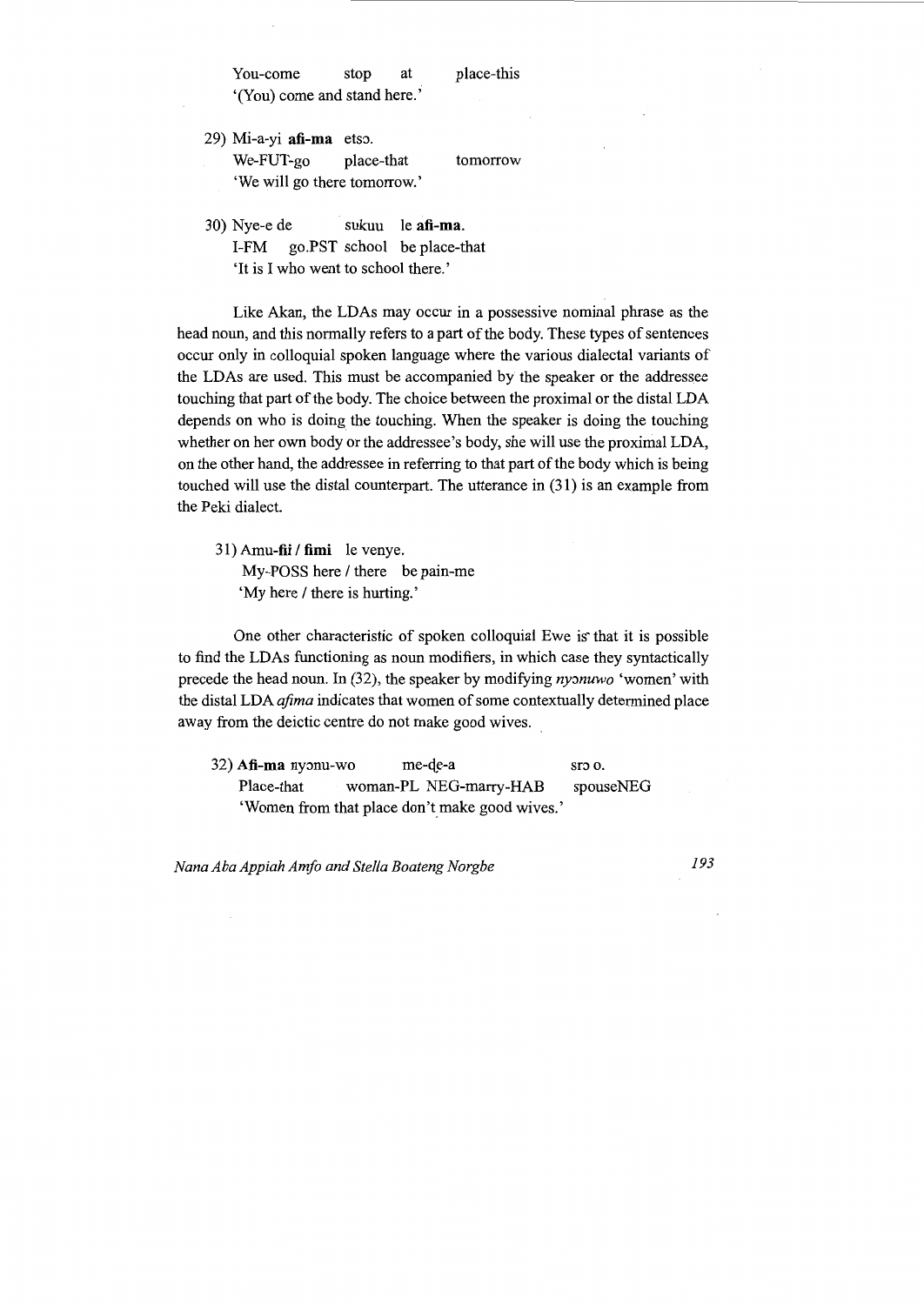# (Anlo)

Ewe, has the manner demonstrative adverbs *nenemalsigbe*12 and *ale. Nenemalsigbe* is the proximal form, functioning similarly to Akan *sei,* and *ale*  is the distal form comparable to Akan *saa.* In (33) *nenema* or its dialectal variant *sigbe* is possible if the speaker is pointing to a demonstration by a third person, who is neither the speaker nor the addressee. On the other hand, if the speaker is the same person doing the demonstration at the same time as the sentence is uttered, then *ale* is the felicitous demonstrative to use.

33) Tr<sub>3</sub> **ale/sigbe/nenema.** 

Tum like.this/that

'Tum like this/that.'

*Nenemalsigbe* may be used discourse anaphorically to refer to a situation that has been described earlier in a discourse. Example (34) will be appropriate in a context where the addressee might have narrated to the speaker some experience she has had with the referent of the third person singular subject pronoun *wo-.* 

34) **Nenema/sigbe** wole. Like.that s/he.be 'That is how s/he is.'

Ewe, like Akan, has a single 'particular' demonstrative *nenem.* It is almost identical to the MDA, except that it has no final vowel 'a', which characterises the MDA. It occurs in pre-nominal position, co-occurring with the post-nominal demonstrative determiner *ma.* Unlike inAkan where the 'particular' demonstrative co-occurs with both demonstrative determiners, the Ewe MDA can only collocate with the distal demonstrative determiner. The referent of the *nenem-NP* is always activated (cf. Gundel et al), that is, it is in the current short-temi memory of the addressee, possibly because it has been mentioned in the immediately preceding discourse, or it is present in the immediate extra-linguistic context. In (35), by using the pre-nominal determiner *nenem* and the distal demonstrative *ma* in the noun phrase, *nenem ny*: max that same ... woman', the story teller indicates to the reader that the woman he is referring to is the same woman which has already been introduced, and indeed she has been mentioned consistently throughout the story. This helps to narrow down the search area for the referent of the NP.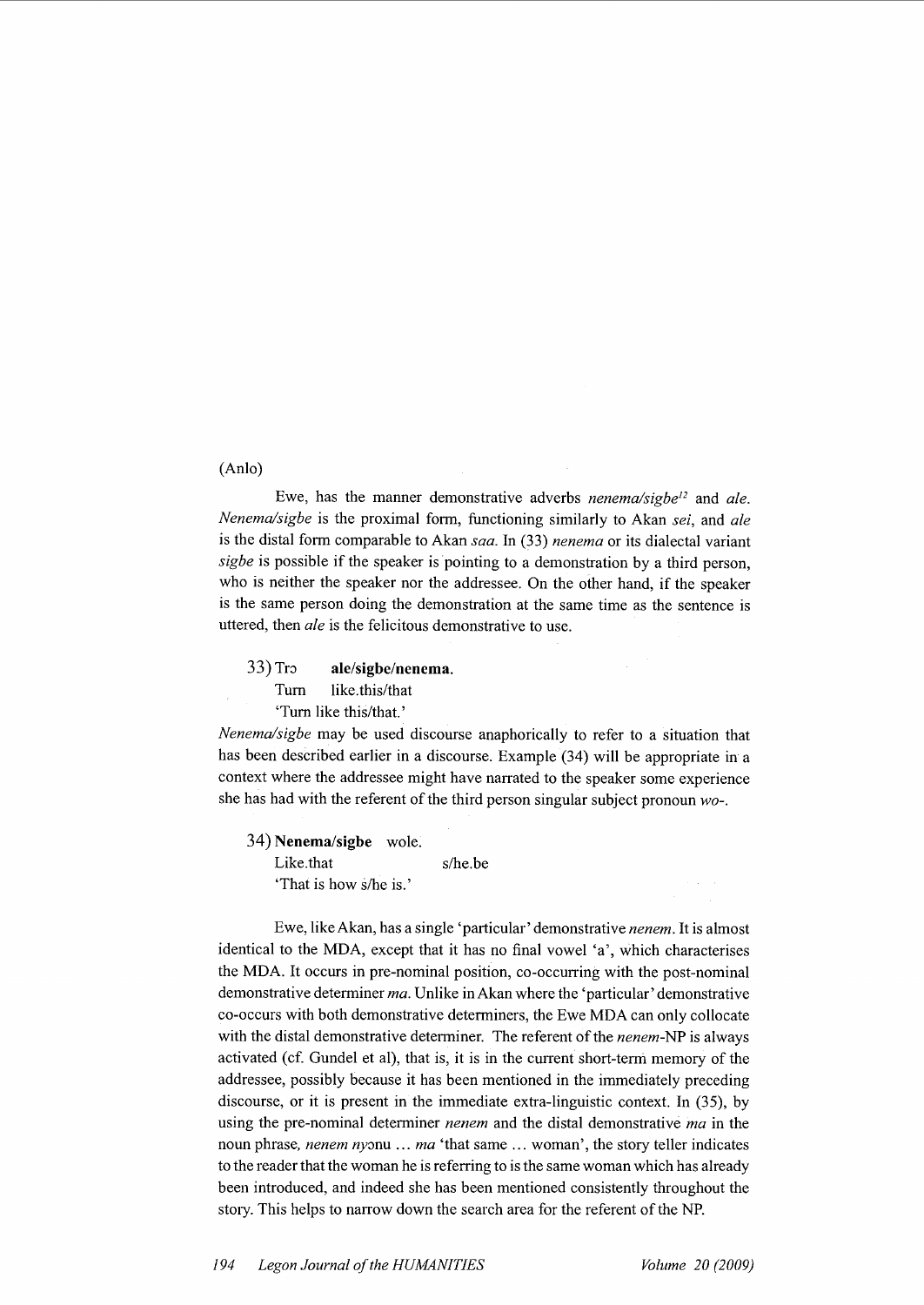| 35) Nenem nyonu koko                                           |            | ma | S1         | kplo       | devi-a  |          | tso                 |
|----------------------------------------------------------------|------------|----|------------|------------|---------|----------|---------------------|
| PD                                                             | woman tall |    | <b>DDD</b> | <b>REL</b> | lead    |          | $child$ -DEF $\,$ . |
| from                                                           |            |    |            |            |         |          |                     |
| ave-a                                                          | me         | łа | bu         |            | zideka. |          |                     |
| forest-DEF                                                     | inside DCM |    | disappear  |            |         | suddenly |                     |
| That tall woman who lead the child from the forest disappeared |            |    |            |            |         |          |                     |
| suddenly.'                                                     |            |    |            |            |         |          |                     |

Dropping *nenem* out of the subject NP in (35) will suggest that the referent of that NP is 'familiar', rather than 'activated'. The addressee already has a representation of the woman being talked about in his long- or short-term memory; depending on how long ago she has been mentioned or perceived.

Ewe has one demonstrative identifier, *esi.* It occurs in copula clauses, and it is used to focus the addressee's attention on some physically present entity. The noun phrase in such constructions could be as simple as containing a noun head and a determiner, as in (36), or it could be a more complex noun phrase with modifiers such as a relative clause as in (37).

| 36) Devi-a           | e-nye esi. |  |
|----------------------|------------|--|
| Child-DEF            | FM-be DI   |  |
| 'Here is the child.' |            |  |

37) Agbale si Book FM-be DI dim REL mie-le search.PROG we-PROG 'Here is the book that we are looking for.' la e-nye esi. D C M

It is worth mentioning that some dialectal variants of the demonstrative identifier can be used in non-verbal clauses, as is the case in Akan. Such constructions are restricted to colloquial settings. However, what distinguishes these Ewe constructions from the Akan ones is that in Ewe the NP bears a focus marker. The following examples (38) and (39) from the Peki and Anlo dialects respectively illustrates this point.

*Nana Aba Appiah Amfo and Stella Boateng Norgbe 195*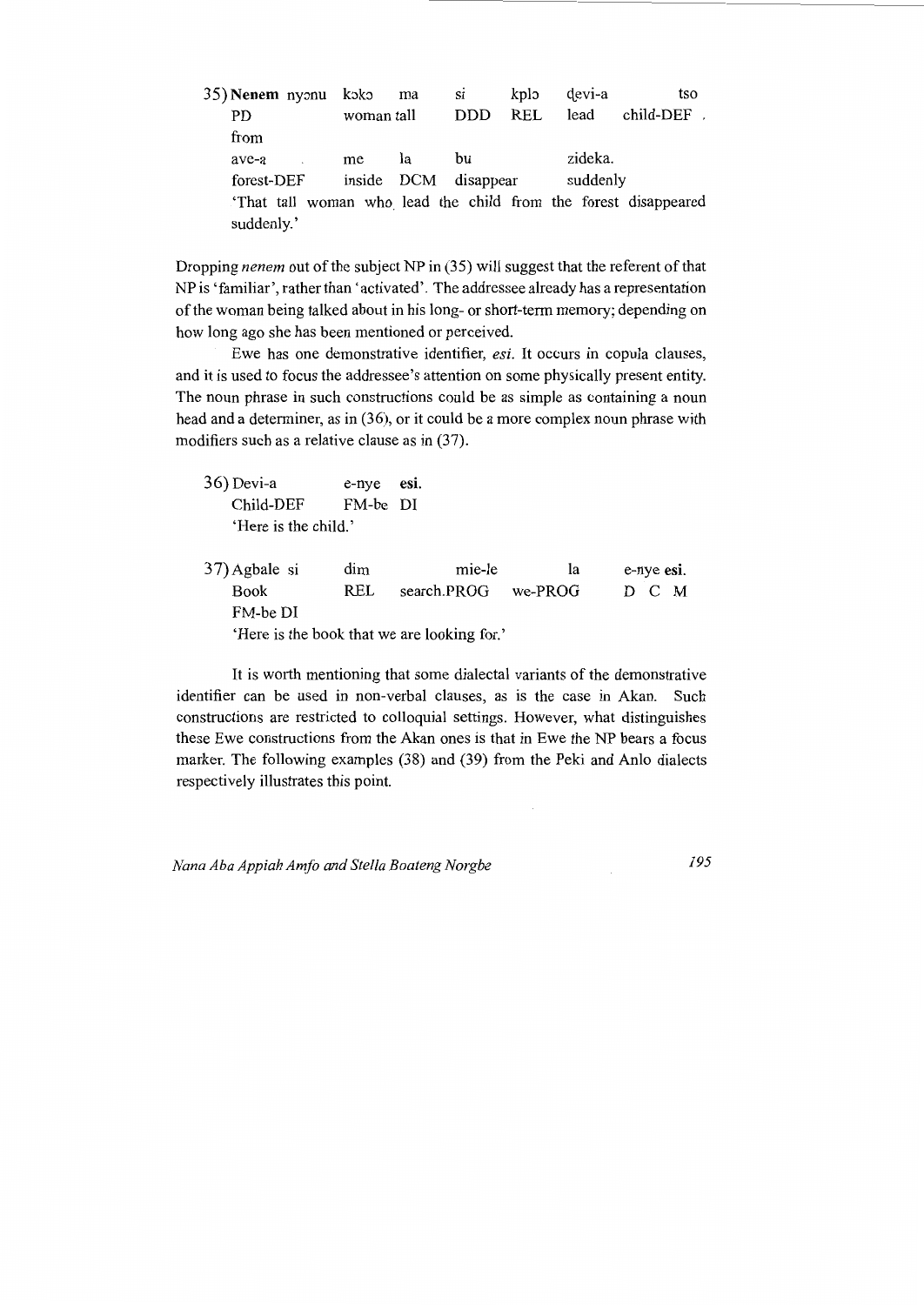38) Kofi-e ke. (Peki)

Kofi-FM DI

'Here is Kofi.'

39) Srô-nye-e Spouse-POSS-FM **yia** (Anlo) DI 'Here is my wife/ husband.'

# 3.3 **Ga**

The categories of demonstratives found in Ewe and Akan are the same ones found in Ga. Ga has a proximal demonstrative determiner *nee*, the definite determiner /c:functions as a distal demonstrative determiner especially when it co-occurs with the pre-nominal 'particular' demonstrative *nakai.* These are illustrated in (40) and (41) below.

|        | 40) Κε                  | fo                 | okplo | $n\epsilon$ as $n\delta$ . |              |     |  |  |  |
|--------|-------------------------|--------------------|-------|----------------------------|--------------|-----|--|--|--|
|        | Take                    | put                | table | PDD on                     |              |     |  |  |  |
|        | 'Put it on this table.' |                    |       |                            |              |     |  |  |  |
|        |                         |                    |       |                            |              |     |  |  |  |
| 41) Κε |                         | $f_{\mathfrak{D}}$ | nakai | okplo                      | $\mathbf{a}$ | no. |  |  |  |
|        | Take                    | put                | PD    | table                      | DET          | on  |  |  |  |
|        | 'Put it on that table.' |                    |       |                            |              |     |  |  |  |

The demonstrative pronouns are the proximals *ene* and *mene* and the distals no and *l*ε. The pronouns ene and no are used for non-human entities, while *mene* and *le* are reserved for human entities, as we see in  $(42)$  and  $(43)$ .

42) Mi-sum:) mene. I-like this.person 'I like this person.'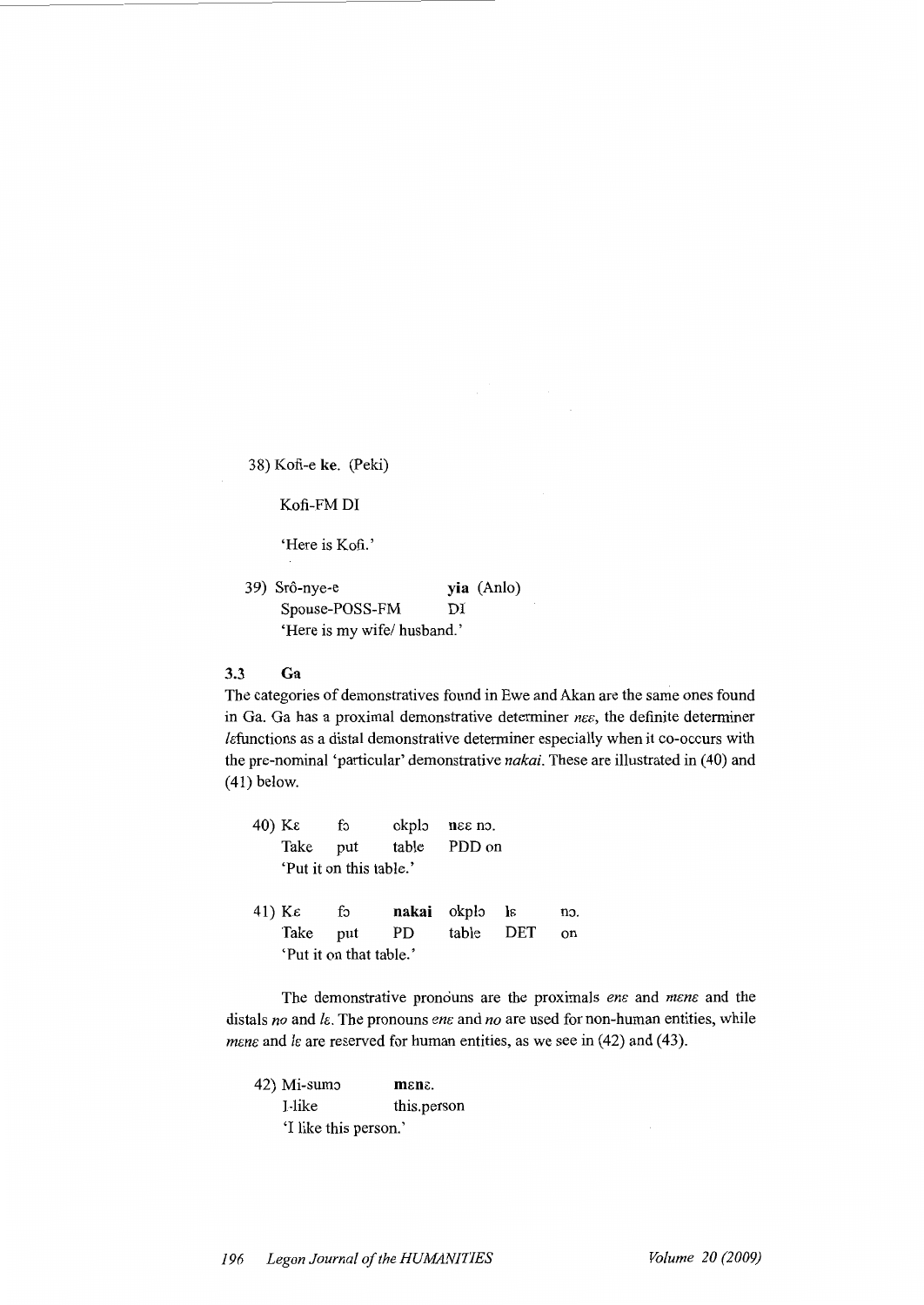43) Mi-sumo I-like 'I like that one.' no. that.one

Ga has two LDAs and two MDAs. The LDAs are *bit* 'here' and *jeme* 'there', and they may occur as adverbial complements in object position, sometimes in conjunction with other adverbs, as seen in (44) and (45).

44) Mi-ba **bi**e nye I-come.PST here yesterday 'I came here yesterday.'

45) Maya jama wo. I.FUT there tomorrow 'I will go there tomorrow.'

Like their Akan and Ewe counterparts, they are sometimes used as head nominals in reference to parts of the body, as illustrated in (46).

 $46)$  M-bi $\varepsilon$ My-here e-fuu PERF-swell 'Lit: My here is swollen.'

Ga, like Ewe and the Asante and Akuapem dialects of Akan, has two MDAs: proximal *neke* and distal *nakai*. When used with accompanying gestures, *ncke* is the one used when the speaker is the one demonstrating how an action is (to be) performed, while *nakai* is used when the speaker is not the one demonstrating, but she is pointing at another person who is performing the action. Thus, in (47), the choice between *neke* and *nakai* depends on whether the demonstrator coincides with the speaker or not.

47) Fee-mo le neke/nakai. Do-NOM PRO like.this/like.that 'Do it like this/that.'

*Nana Aba Appiah Amfo and Stella Boateng Norgbe 197*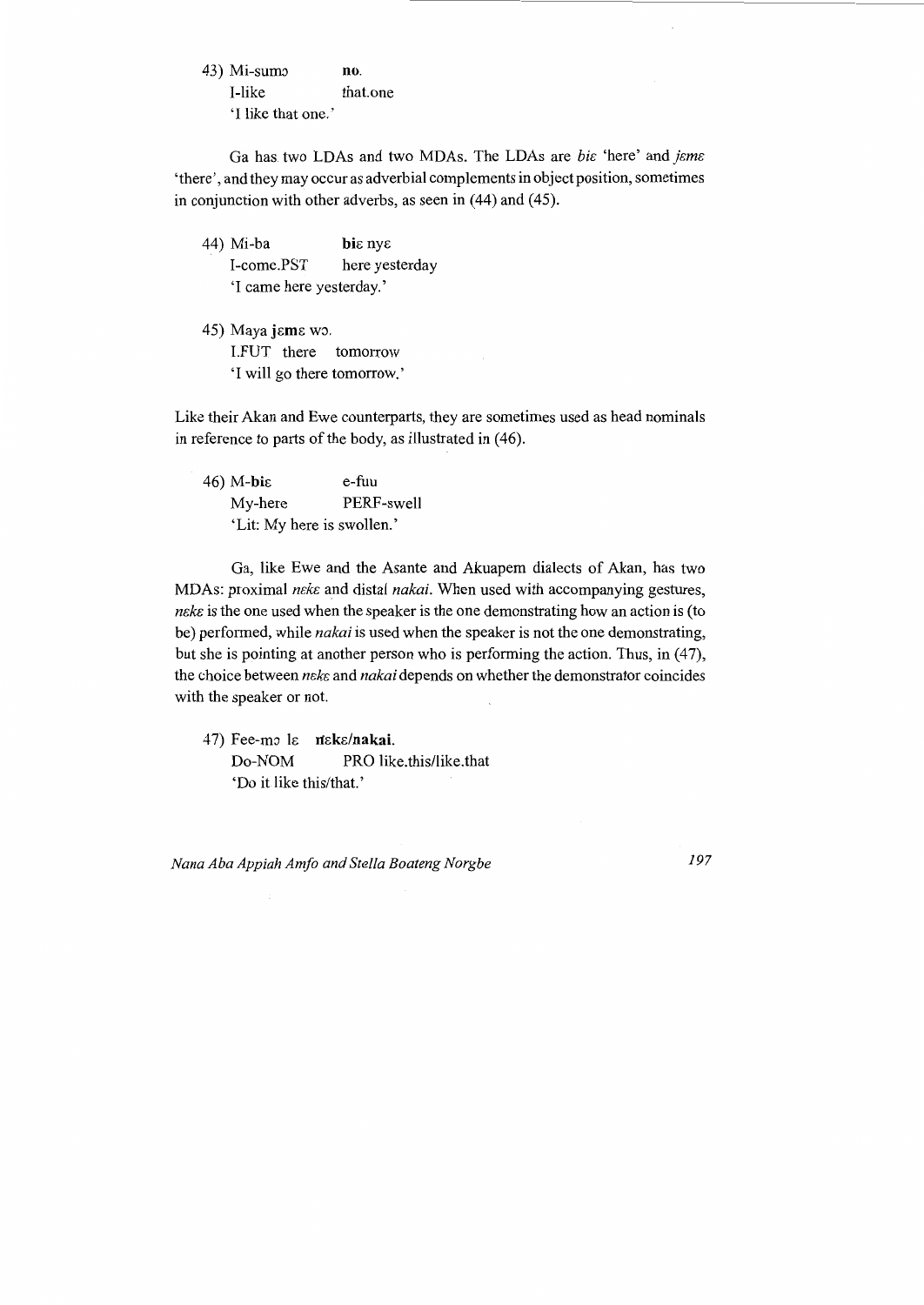Not surprisingly, nakai is the MDA that can be used anaphorically in reference to some previously described action or behaviour.

'Particular' demonstratives, identical with the MDAs, are present in Ga. Like their Akan and Ewe counterparts they collocate with post-nominal determiners. The proximal 'particular' demonstrative nckc combines with the proximal demonstrative determiner nee as in (48), and nakai, the distal 'particular' demonstrative is used together with  $l\epsilon$ , as example (49) shows.

| 48) Nεkε gbekε         |                           | mee              | e  | tue     | wa.  |
|------------------------|---------------------------|------------------|----|---------|------|
| РD                     | child                     | PDD              | he | ear     | hard |
|                        | 'This child is stubborn.' |                  |    |         |      |
| 49) <b>Nakai</b> gbekε |                           | $1\varepsilon$ . | e  | gbo.    |      |
| PD.                    | child                     | DEF.             | he | die PST |      |
|                        | 'That child is dead.'     |                  |    |         |      |

What is significant with the Ga 'particular' demonstrative constructions, which is absent in Akan and Ewe, is the presence of resumptive pronouns. Both examples (48) and (49) contain the resumptive pronoun *e*, which is co-referent with the noun phrase meaning 'this/that child'.

The demonstrative identifier in Ga is  $n\epsilon$ . Like in Akan and in some dialects of Ewe, the demonstrative identifier occurs in non-verbal clauses, as example (50) shows.<sup>13</sup>

| 50) Mi-hefatalo | nε. |
|-----------------|-----|
| My-spouse       | DI  |

'This is my spouse.'/ 'Here is my spouse.'

Again, comparable to the other languages we have talked about, the noun phrases in such non-verbal clauses have no limitations on their complexities. Example ( 51) includes a noun phrase which contains a noun modifier, a numeral and a determiner in addition to the head noun, and (52) has a head noun which is modified by a relative clause.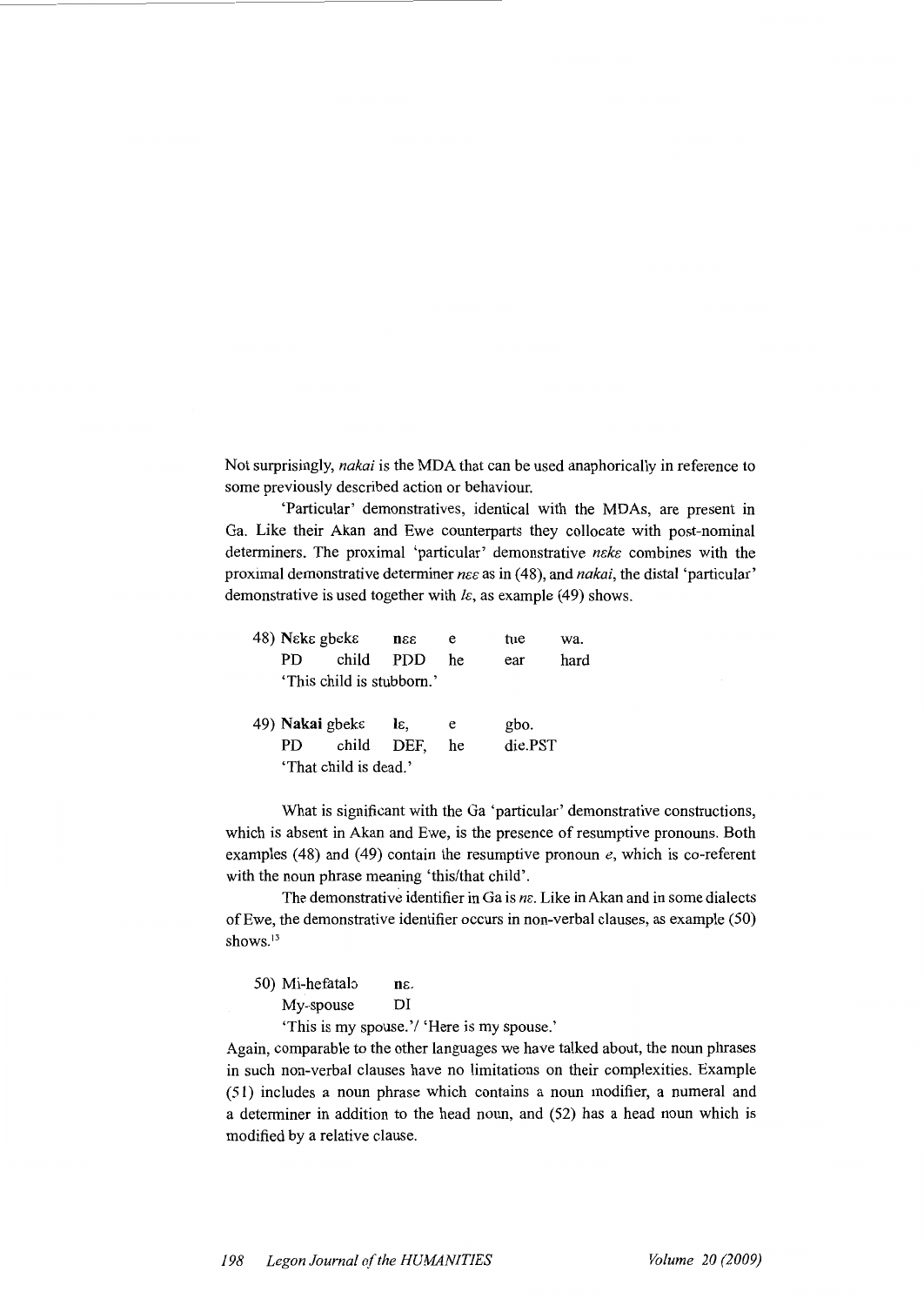| 51) Gbeks-bii |                | hii                                           | eta    | lε          | $n\epsilon$ . |                                         |               |
|---------------|----------------|-----------------------------------------------|--------|-------------|---------------|-----------------------------------------|---------------|
| Child-PL      |                | boys                                          | three  | DEF         | DI            |                                         |               |
|               |                | 'Here are the three boys.'                    |        |             |               |                                         |               |
| 52) Nuu       | $1\varepsilon$ | $\overline{\text{ni}}$                        | fa     | shika lɛ yɛ |               | $mi$ -d $\varepsilon$ n l $\varepsilon$ | $n\epsilon$ . |
| Man           | DEF            | REL                                           | borrow |             |               | money DEF at my-hand DCM DI             |               |
|               |                | 'Here is the man who borrowed money from me.' |        |             |               |                                         |               |

## **4. Morphology**

The languages under study in this paper are not morphologically very rich, and this is reflected in their demonstrative systems. The morphology of the demonstratives is basically invariable. In Ga and Akan, except for the demonstrative determiner and pronoun categories, there are completely different demonstrative forms functioning in different syntactic contexts. Of course, the MD As and the 'particular' demonstratives are identical in Akan and Ga, and nearly identical in Ewe. Thus, the various categories do not present as inflections of a basic form. In Akan, the demonstrative pronouns have the same stem as the determiners, and in addition, they have prefixes consistent with the nominal prefix system in the language. A derivation of the Ga demonstrative determiners from the pronouns or vice versa is not so transparent, even though there is some phonological similarity between the forms.

The situation is however different in Ewe. The demonstrative determiners appear to form the stem of the pronouns as well as the LDAs. All the proximal forms include the morpheme *sia,* and the distals have *ma.* The demonstrative identifier is also quite similar to the proximal demonstrative pronoun, except that it stem has a single vowel instead of two found in the other proximal demonstratives. It is the MDA which is significantly different in form from the other categories of demonstratives. Table 1 provides a summary of the categories of demonstratives in Akan, Ga and Ewe.

*Nana Aha Appiah Amfo and Stella Boateng Norgbe 199*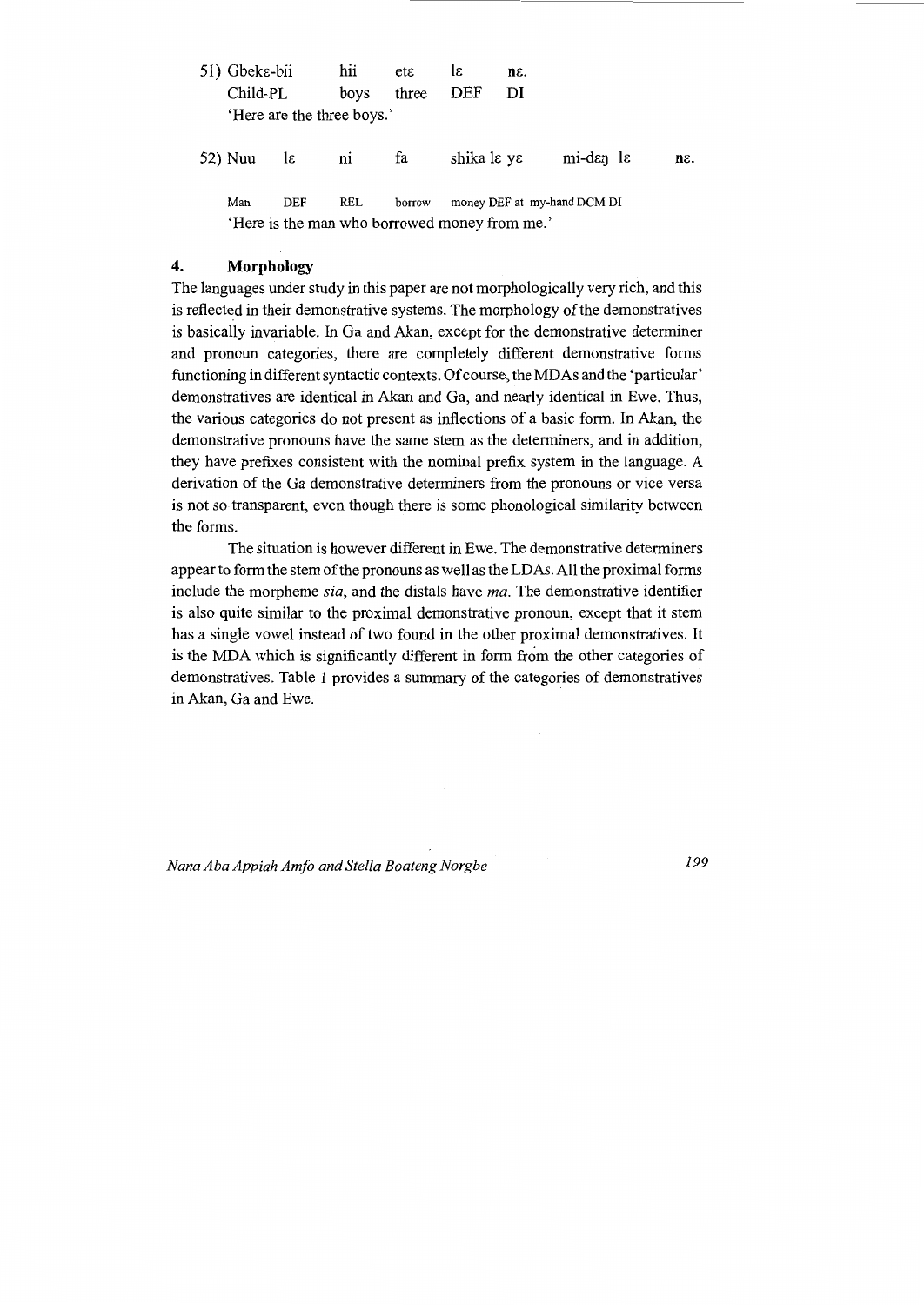|      | Deter-<br>miners           | Pron-<br>ouns                               | LDAs                       | <b>MDAs</b>                            | Parti-<br>cular | Iden-<br>tifier |
|------|----------------------------|---------------------------------------------|----------------------------|----------------------------------------|-----------------|-----------------|
| Akan | yi, no                     | oyi/eyi/<br>wei/iyi,<br>ono/eno             | εha, εho                   | dei,dam<br>(FA)<br>sei,saa<br>(AS, AK) | dem/saa         | ni(e)<br>/nyi   |
| Ga   | $n\epsilon$ , l $\epsilon$ | $\epsilon$ n $\epsilon$ /<br>mene,<br>no/le | bis, jeme                  | neke,<br>nakai                         | neke,<br>nakai  | $n\varepsilon$  |
| Ewe  | sia, ma                    | esia,<br>ema                                | afisia,<br>afima,<br>afimε | ale,<br>sigbe/<br>nenema               | nenem           | esi             |

|  |  |  |  | Table 1: Categories of Demonstratives |
|--|--|--|--|---------------------------------------|
|--|--|--|--|---------------------------------------|

#### **5. Semantics**

According to Diessel (1999), the semantic features embedded in demonstratives are basically of two kinds: deictic and qualitative features. The deictic feature inherent in demonstratives is what enables a speaker who uses a demonstrative form to indicate the relative distance of an object or location in relation to a deictic centre (origo). The deictic centre often tends to be closely related to the location of the speaker, even though more elaborate demonstrative systems may locate objects and locations in relation to the addressee as well.

The demonstrative systems in Akan, Ga and Ewe basically indicate a two-way deictic contrast, even though Ewe has a three-way contrast for its LDAs. The demonstrative pronouns and determiners all show a two-way contrast; there is a proximal member and what may be considered as its distal counterpart in each set. With regard to the LDAs, Akan and Ga indicate a two-way contrast, whereas Ewe makes a three-way distinction: close to the speaker, away from the speaker, and further away from both speaker and addressee.

Akan, Ga and Ewe have deictically distinct MDAs. The distinction is based on whether it is the speaker or someone other than her who is doing the demonstration of the action that accompanies the MDAs in their exophoric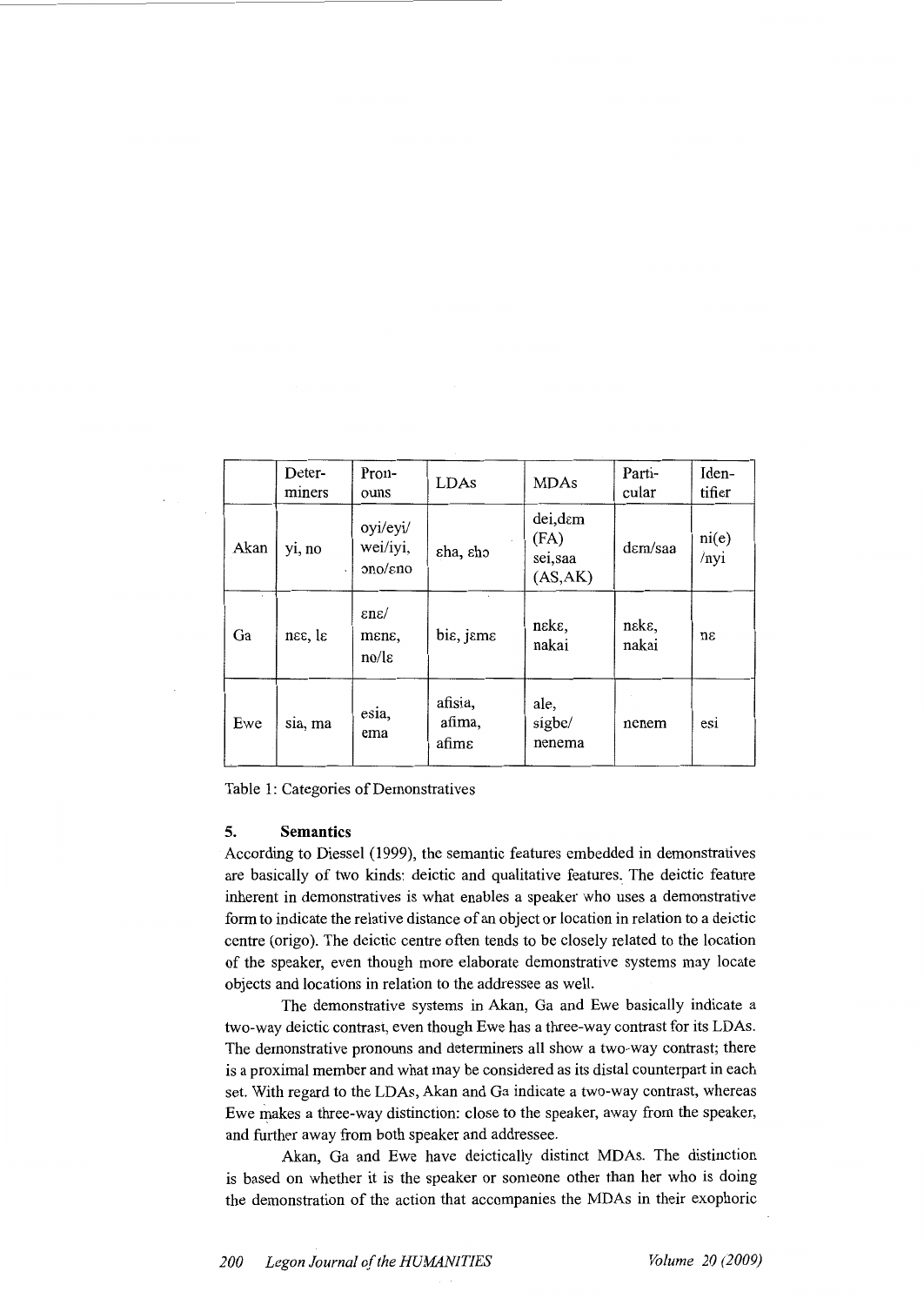(gestural) usage. Ewe and Akan, unlike Ga, does not carry on the deictic contrast associated with the MDAs on to the 'particular' demonstrative. As a result, the Akan and Ewe 'particular' demonstratives are not deictically contrastive, but Ga has proximal and distal 'particular' demonstratives which collocate with their respective demonstrative determiner counterparts.

The demonstrative identifiers in all three languages are deictically neutral. This may be due to the fact that they are used to draw the addressee's attention to objects which are present in the extra-linguistic context, and these are often physically relatively close to the interactants. The deictic information included in the demonstratives is summarised in the table 2 below.

|      | Determiners | Pronouns   LDA |          | MDA      | 'Particular' | Identifier     |
|------|-------------|----------------|----------|----------|--------------|----------------|
| Akan | $2$ -way    | $2$ -way       | $2$ -way | $2$ -way | NO           | NO             |
| Ga   | $2$ -way    | $2$ -way       | $2$ -way | $2$ -way | 2-way        | N <sub>O</sub> |
| Ewe  | $2$ -way    | $2$ -way       | 3-way    | 2-way    | NO.          | N <sub>O</sub> |

Table 2: Deictic Contrast of Demonstratives

According to Diessel, the qualitative features inherent in demonstratives help in providing classificatory information about the referent of that demonstrative (phrase). The qualitative features he lists include the following: ontology, animacy, humanness, sex, number and boundedness. Demonstratives in the Kwa languages under study here do not abound with such qualitative features. The features which are most prominent in these demonstratives are those of humanness, and to a lesser extent number.

The demonstrative pronouns in Akan and Ga are distinguished on the basis of humanness, even though there are some dialectal peculiarities when it comes to Akan. Akuapem uses *oyi* 'this person' for human entities, and it reserves *eyi* 'this one' for non-human entities. However the Asante and Fante equivalents, *wei* and *iyi* respectively, are used in reference to all entities irrespective of their humanness status. With regards to the distal demonstrative pronouns, Asante and Akuapem employ *ono* 'that person' for human entities and *eno* 'that one' is used

*Nana Aha Appiah Amfo and Stella Boateng Norgbe 201*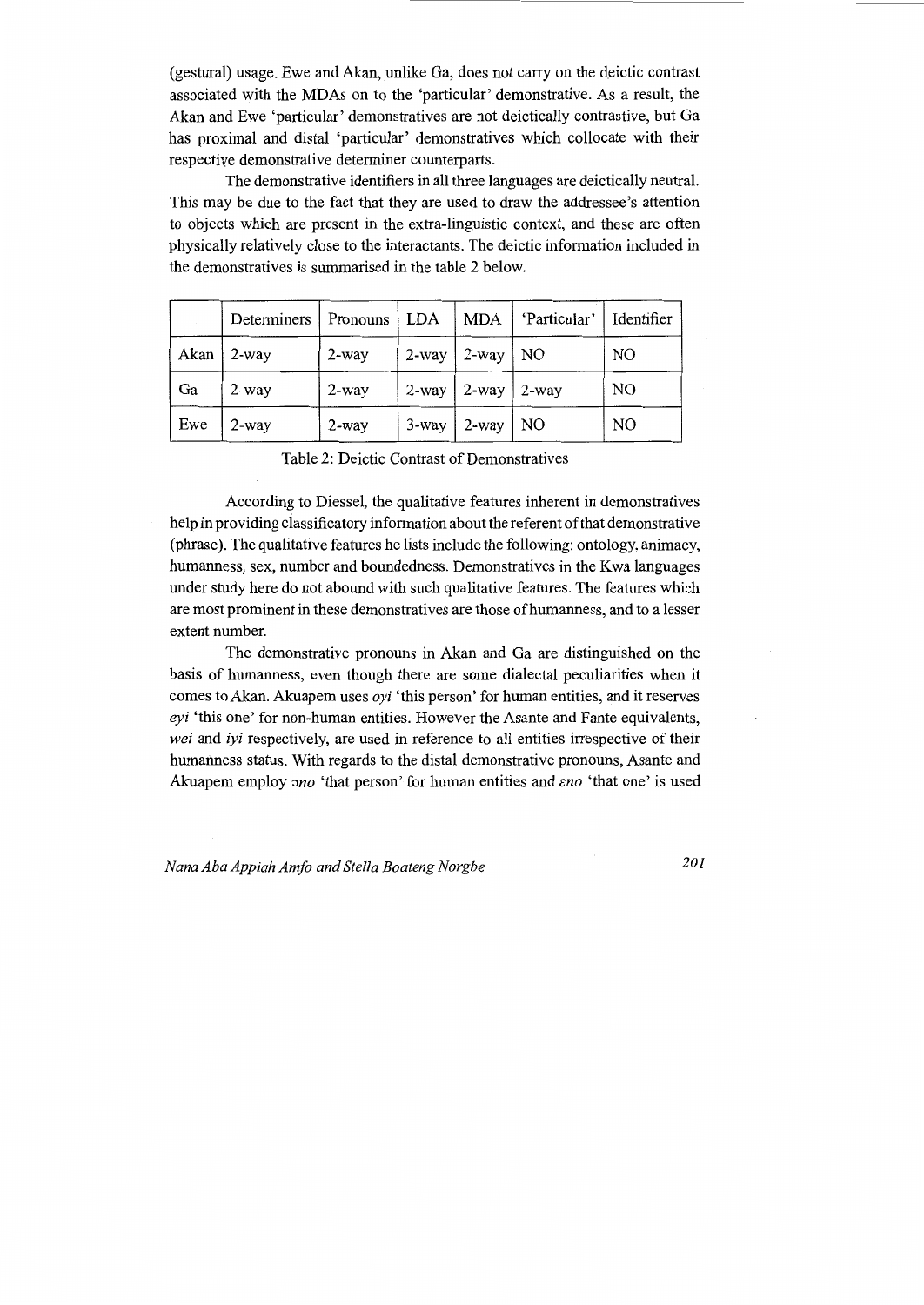when the referents are non-human. Here again, Fante makes no such distinction, and *ono* is the appropriate pronoun for both human and non-human entities.

The Ga demonstrative pronouns *mene* 'this person' and *le* 'that person' are used in exclusive reference to human entities, while  $en\varepsilon$  'this one' and *ono* 'that one' is employed for non-human entities. As indicated in section 3.2, the Ewe pronouns *esia* and *ema* are used in specific reference to non-human entities, thus the Ewe speaker resorts to the use of a demonstrative determiner and the generic noun *ame* when she intends a human referent.

With regard to number, there is hardly any number distinction reflected by the demonstratives. It is only the Fante PDD and PDP that inflects for number, by the addition of the suffix *-nom14* to the demonstrative *(i)yi,* for plural referents. Ewe has a distinct noun phrase structure, from that of Akan and Ga, where it is the final element in the noun phrase that carries that plural marker *-wo.* Thus, if it so happens that the demonstrative determiner is the last element in the noun phrase, the plural marker will be attached to it.

#### **6. Pragmatics**

Demonstratives are crucial pragmatic indicators in communicative situations. As Diessel ( 1999: 93) puts it, their primary purpose is to "orient the hearer in the speech situation, focusing his or her attention on objects, locations, or persons". Demonstratives, Diessel suggests, may be used exophorically or endophorically. In their exophoric use, demonstratives are used to refer to entities in the speech situation, i.e. the extra-linguistic context, and they are significantly accompanied by pointing gestures. Subsumed under the endophoric use are the anaphoric, discourse deictic and recognitional uses.

When demonstratives are used anaphorically, the purpose is to "track participants of the preceding discourse" (Diessel 1999: 96). Demonstratives used discourse deictically refer to whole propositions which are part of the larger discourse. They may be anaphoric or cataphoric, in that, the proposition they refer to has been mentioned earlier (in the case of the former), or the speaker is just about to introduce it (in the case of the latter). Significantly, in its cataphoric use, the proposition which the speaker refers to by the demonstrative should be produced by the same speaker, but this need not be the case in its anaphoric use. The recognitional use of demonstratives is relatively less known and studied.<sup>15</sup> Demonstratives used recognitionally do not have their referents in the immediate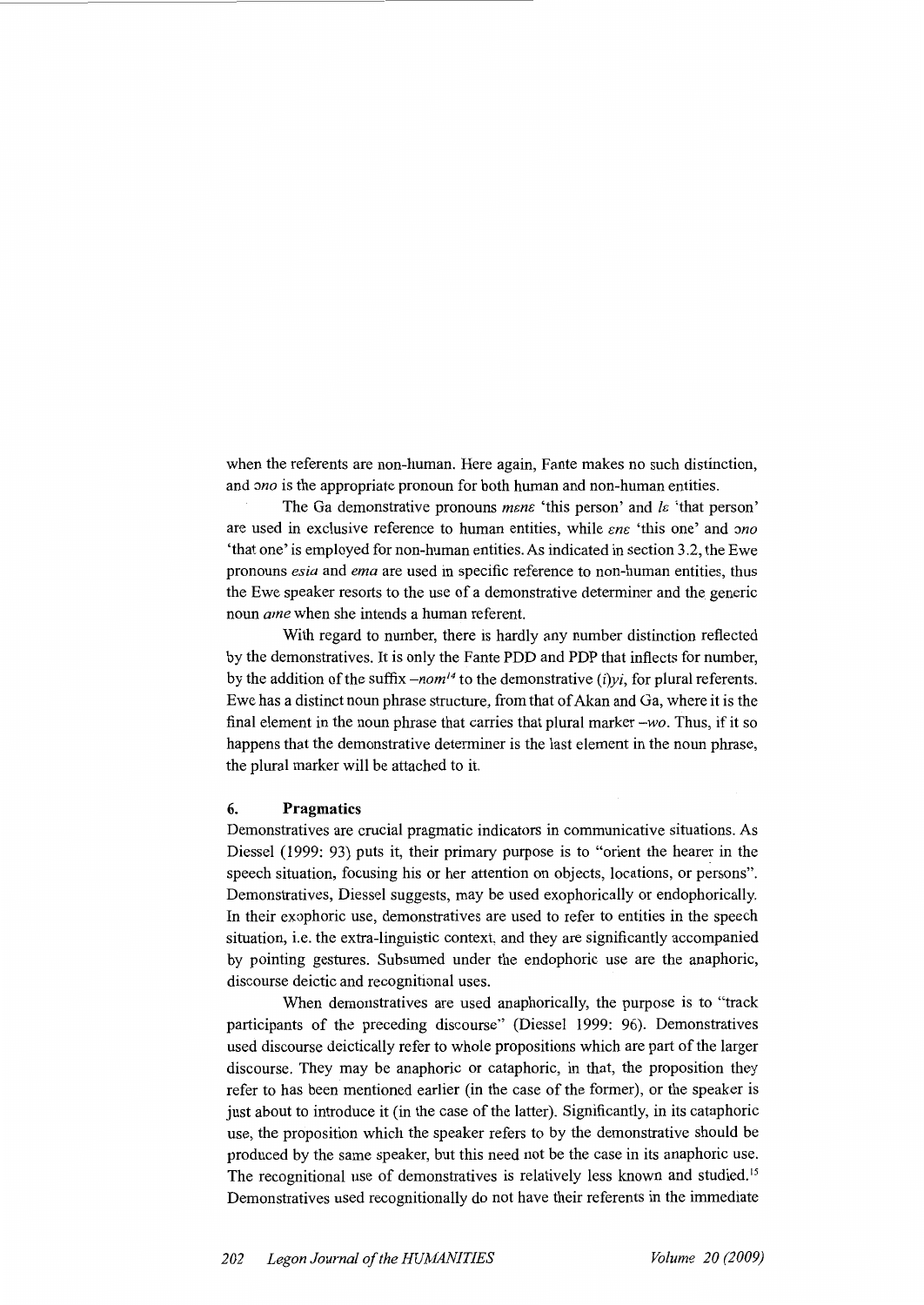linguistic or extra-linguistic context. Their purpose is to activate specific shared information between speaker and addressee. This specific shared information is not information which is part of the general shared knowledge of the whole speech community. Since the referents of recognitional demonstratives are not 'activated', they may occur with relative clauses or other noun modifiers which aid in the easy identification of the intended referent by the addressee. Indeed these demonstratives, Diessel suggests, are adnominal.

In Akan, Ewe and Ga demonstrative identifiers are used exophorically. Indeed, this is a primary feature of demonstrative identifiers. Diessel (1999: 84) says that they are "genuine deictic expressions". Their basic exophoric function is reflected in the various labels assigned to them by researchers: Schuh (1977: 7) calls them "deictic predicators", Carlson (1994: 160) refers to them as "deictic identifier pronouns" and Rehg (1981: 15) uses the label "pointing demonstratives".

Demonstrative pronouns in these three languages may be used exophorically. Often their use is licensed by the physical presence of the entity being referred to, in the immediate extra-linguistic context. This group of demonstratives may be used discourse deictically, in reference to a proposition which has been expressed earlier in the discourse. The proximal demonstrative determiners when used as discourse deictics may be anaphoric or cataphoric. In its cataphoric use, the demonstrative and its co-referent proposition have to be produced by the same speaker.

Diessel intimates that manner demonstratives are regularly used as discourse deictics, and this is the case in Akan, Ewe and Ga. They may be used in reference to a previously uttered proposition. In addition, they are often used exophorically, in that they are accompanied by appropriate gestures. Utterance final . and focus positions particularly favour the exophoric use in all three languages. The proximal manner demonstratives, *sei/dei* (Akan), *ale* (Ewe), *neke* (Ga), are used when the speaker is the one doing the demonstration and the demonstration is performed simultaneously as the utterance or immediately after. If the speaker performs the action after which she produces the utterance involving the MDA, then the appropriate forms are the distal ones *saa/ dem* (Akan), *nenema/ sigbe* (Ewe) and *nakai* (Ga). The demonstrative determiners in the languages could serve both anaphoric and cataphoric purposes.

*Nana Aha Appiah Amfo and Stella Boateng Norgbe* 203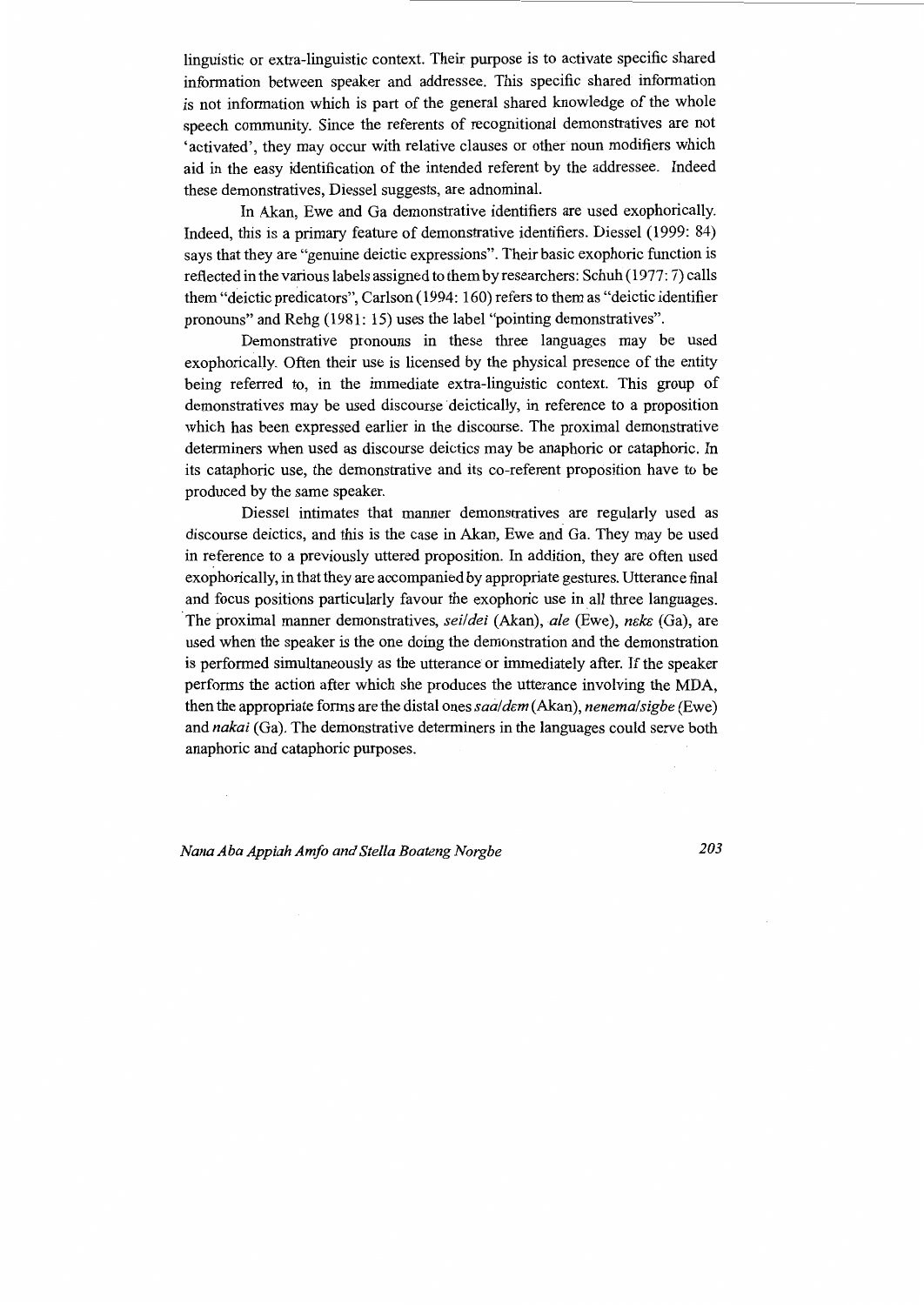We have not as yet identified clear recognitional uses of demonstratives in these Kwa languages. However, the strategy where speakers modify a proper name with the distal demonstrative/definite article in Akan and Ga appears to serve a recognitional function. In the following Akan example (53), and its Ga equivalent, in (54), Akua need not have been mentioned in the preceding discourse, neither is her physical presence required to render the utterances felicitous. All that is required is that the referent of Akua is 'familiar' to both speaker and addressee.

| 53) Akua | no.  | c-ba     | a,                                        | o-be-hu.    |
|----------|------|----------|-------------------------------------------|-------------|
| Akua     | DEF. | she-come | CM.                                       | she-FUT-see |
|          |      |          | 'That Akua, she will see when she comes.' |             |
| 54) Akua | Iε,  | keji     | e-baa,                                    | e-baa-na    |

she-come,

In the following sub-section, we turn our attention to what we believe is the grammaticalization of the Ewe relative clause marker from the distal demonstrative determiner.

she-FUT-see

## **7. Grammaticalisation**

Akua DDD, CM

Grammaticalisation is defined by Meillet (1912: 131) as "the attribution of grammatical character to a previously autonomous word". It is the process whereby lexical categories become grammatical categories. As Hopper and Traugott's (2003: 1) recent definition demonstrates, grammaticalisation also involves "how grammatical items develop new grammatical functions". The effects of grammaticalisation are manifest at the phonological, morphological, syntactic and semantic levels of analysis of a linguistic form (see Heine and Reh 1984, Lehmann 1995, Hopper and Traugott 2003, Sweetser 1988, Heine, Claudi and Hunnemeyer 1991, among others).

Diessel attests to various categories of demonstratives grammaticalising into other grammatical categories such as third person pronouns, relative pronouns, complementisers and sentence connectives. We have already hinted at the phonological identity of the Akan and Ga distal demonstrative determiners and the definite articles. Indeed third person object pronouns in these two languages have similar segments as the demonstrative determiners/definite articles, except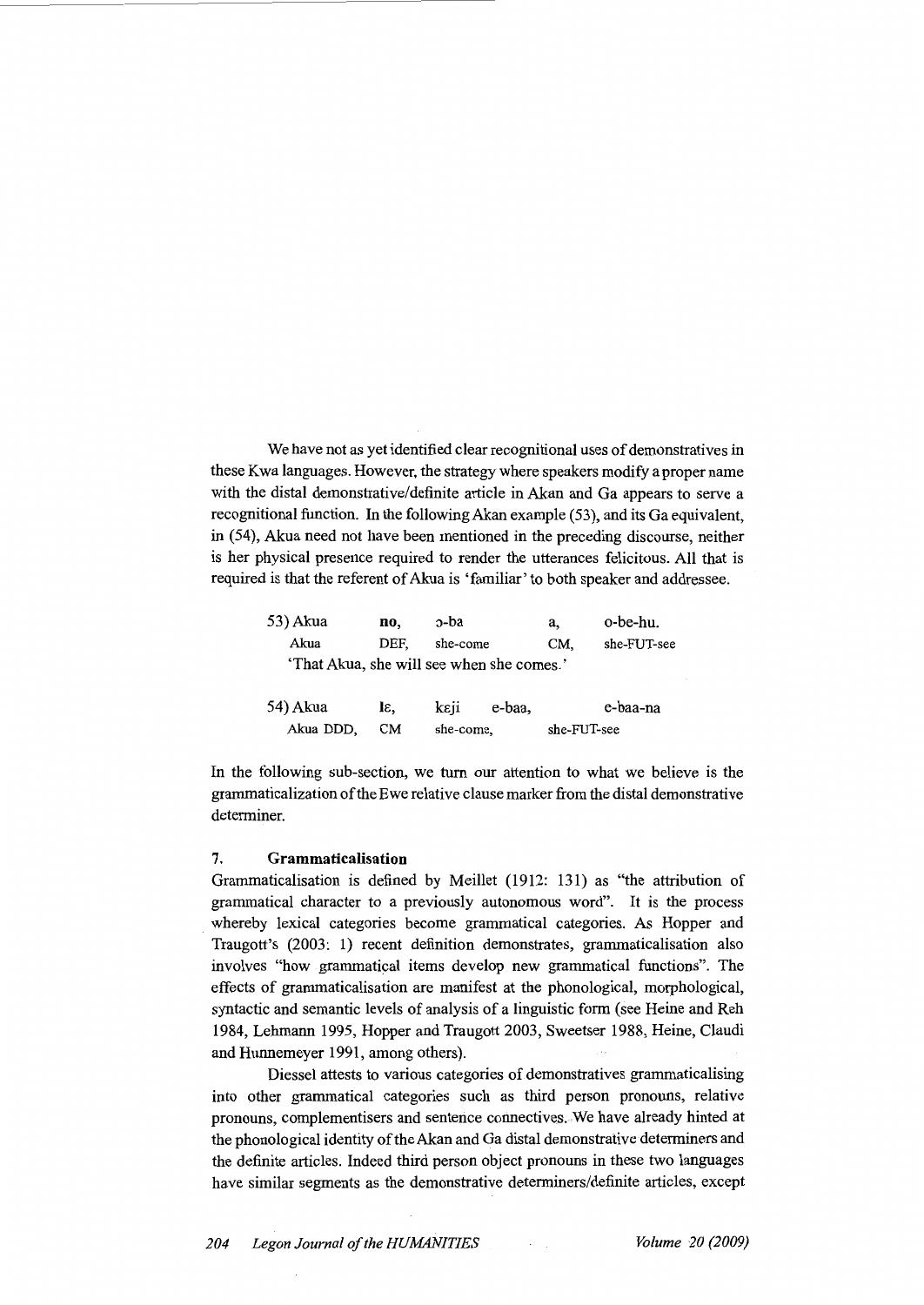that the former has low tones, whereas the latter has high tones. We will not delve into the relationship between these forms in this paper, for lack of sufficient data at this point (but see Amfo 2006 for the discussion on the Akan forms). Our focus in this section of the paper is on the grammaticalisation of the Ewe relative clause marker.

The relative clause marker in Ewe is si, which we suggest has been derived from the proximal demonstrative determiner *sia.* Our reasons for arguing this way are three-fold. First, the phonological similarity between these two forms is striking. Second, this view is supported by a co-occurrence restriction on the two forms in the same extended noun phrase. Third, our argument is strengthened by the cross-linguistic tendency for relative pronouns (or markers) to derive from adnominal demonstratives. We will take these in turn.

As illustrated in example (22), repeated here for convenience as (55), the referent of a noun modified by *sia* is activated, either because it has just been mentioned in the immediately preceding utterance or it is in the immediate extra linguistic context and it is relatively close to the speaker.

| 55) Agbale           | sia nyo.    |
|----------------------|-------------|
| ٠<br><b>Book</b>     | PDD be.good |
| 'This book is good.' |             |

The relative clause marker, as we have mentioned, is si. Example (56) involves a head noun modified by a determiner devi ma 'that child', which is in turn modified by a relative clause introduced by si.

| 56) Đevi ma                                          | - S1 | CX | $\text{no}$ le | gbãto | - la | va         | zu |
|------------------------------------------------------|------|----|----------------|-------|------|------------|----|
| $e$ -xol $\bar{o}$ .                                 |      |    |                |       |      |            |    |
| Child DDD REL collect position first DCM come become |      |    |                |       |      | his-friend |    |
| 'That child, who was first, has become his friend.'  |      |    |                |       |      |            |    |

Certainly, the phonological identity between the proximal demonstrative determiner and the relative clause marker is obvious. What makes our suspicion of a historical relation between these two markers stronger is the fact that the PDD cannot modify a noun which is in turn modified by a relative clause introduced by *si.* The DDD *ma* is the only demonstrative that can be used in such relative

*Nana Aba Appiah Amfo and Stella Boateng Norgbe 205*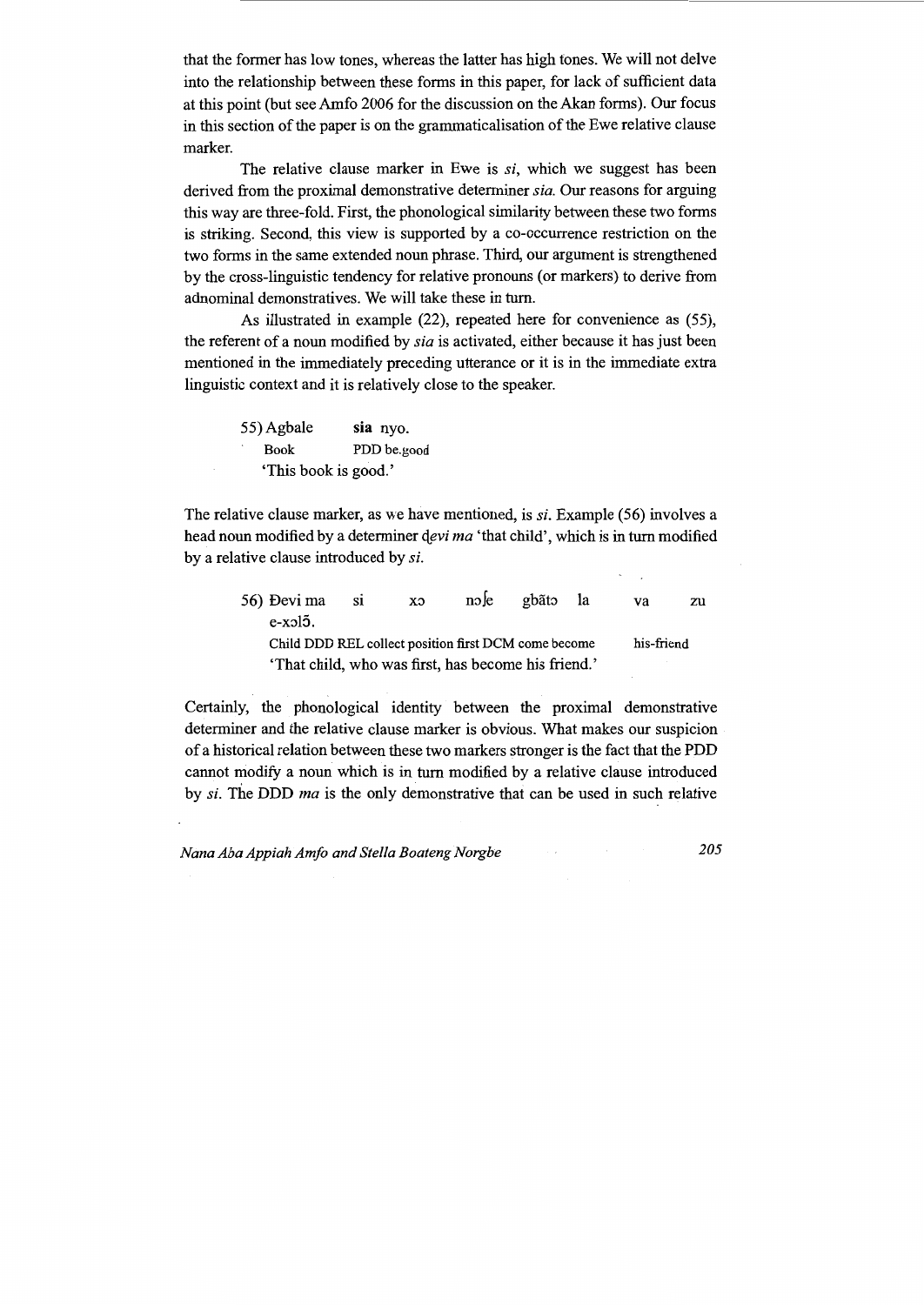constructions. As a result, an utterance like the one in (57) where both *sia* and *si*  co-occur is ungrammatical. So whether the head noun is relatively close or distant to the speaker is something which the addressee is left to infer.

> $(57)^*$  Devi sia si se Child PDD REL nole gbãto. position first nku-wo gba la-e xo POSS eye-PL break DCM-FM collect 'This child who is blind was first.'

In the other languages under investigation here, and in other languages that we are familiar with, nouns modified by relative clauses can be modified by both proximal and distal demonstrative determiners. The relative clause marker inAkan is *a,* which is clearly phonologically different from the demonstrative determiners *yi* and *no.* In Ga, the DDD is *le,* the PDD is *nee* and the relative clause marker is *ni.* The similarity displayed in Ewe between the PDD and the relative clause marker is unparalleled in the other languages. Considering that there is no general restriction on the co-occurrence of PDDs and relative clause markers in these closely related languages, the restriction that pertains in Ewe is in all likelihood due to the close historical relation between the two forms.

The derivation of relative clause markers<sup>16</sup> from demonstratives is nothing new. Diessel reports (following Lehmann 1984) that the German relative pronoun *der* derives from a demonstrative pronoun. The suggested pathway from the demonstrative pronoun to a relative clause marker is via an adnominal demonstrative. Diessel concludes then that if Lehmann's analysis is to be taken seriously then adnominal demonstratives ought to be considered as one source of relative clause markers. This is what we suggest has happened in Ewe, that the PDD is the source of the relative clause marker.<sup>17</sup>

## **8. Conclusion**

This paper has taken a comparative look at the demonstrative systems in three Kwa languages – Akan, Ewe and Ga. The approach has been mostly descriptive, covering the categories of demonstratives that the languages have and the various syntactic positions associated with them. The morphology. of the demonstrative . systems was considered, as well as certain semantic and pragmatic features of the demonstratives.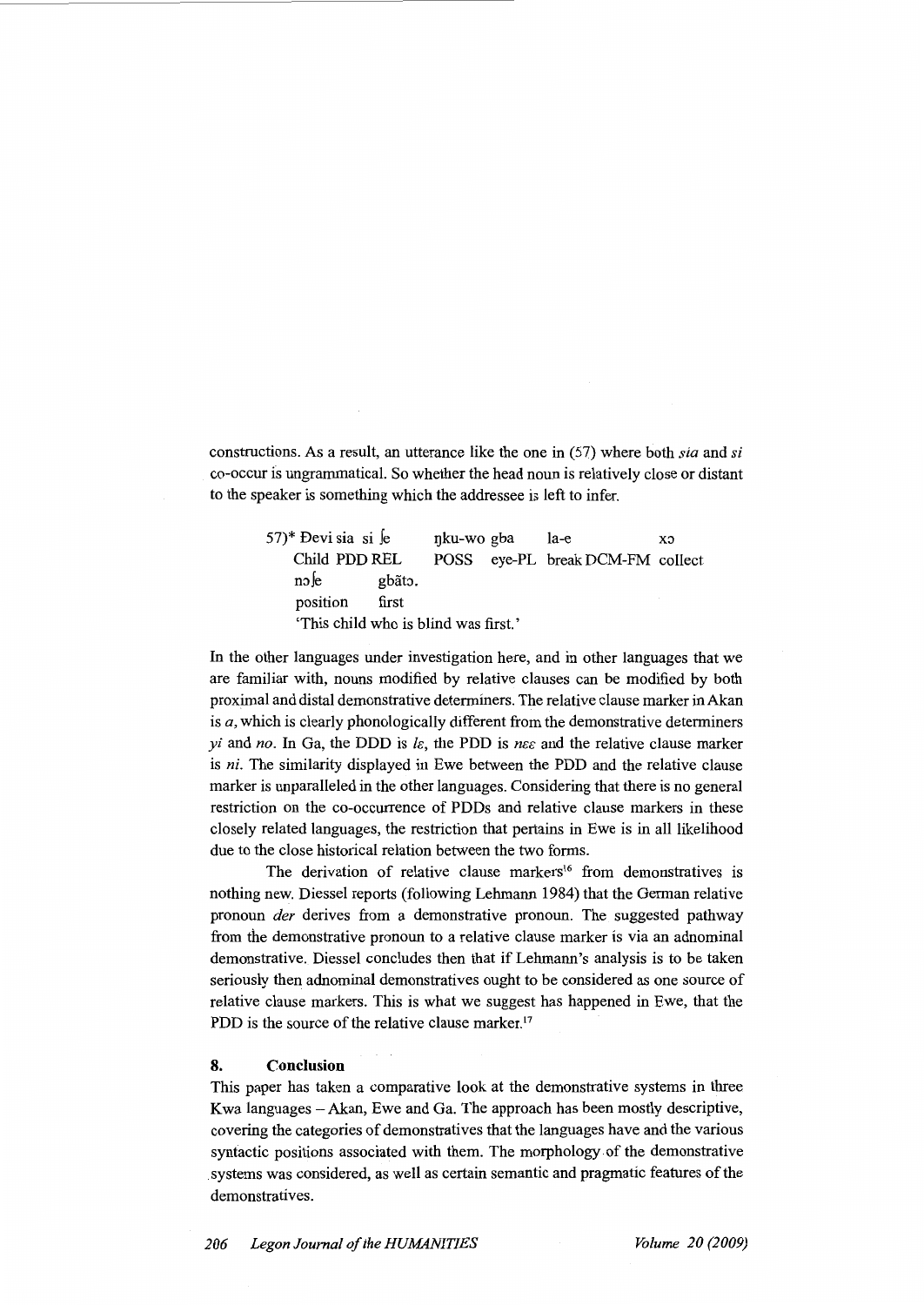We conclude that the demonstratives in these languages are generally very similar, even though we observe some interesting differences. Except for the demonstrative identifier category, the demonstrative categories, in most cases, manifest a basic two-way deictic contrast. The exceptions are as follows: the Akan and Ewe 'particular' demonstratives are deictically neutral, and the Ewe LDAs display a three-way deictic contrast.

It is only Ewe which has basic demonstrative morphemes (distal and proximal) in the determiner, pronoun and locational adverb categories. Akan has closely related demonstrative morphemes in the determiner and pronoun categories only, while Ga does not appear to have a consistent system in this regard. This relative morphological invariability is in consonance with the morphological paucity associated with these languages.

The least common of the demonstrative categories - the demonstrative identifier - is found to occur in all the languages. It is an indication that Diessel's (1999) categorisation (as compared to others, such as Dixon's (2003)) may be more suitable in describing the demonstrative systems in languages within the Kwa family and other related language families. However, it still falls short of capturing the 'particular' demonstrative category, which is present in all three languages, and indications are that it is a common category in languages within the sub-region. The description of the demonstrative systems of these languages could form a basis for further work and an eventual re-construction of the demonstrative system in the proto-language.

*Nana Aha Appiah Amfo and Stella Boateng Norgbe* 207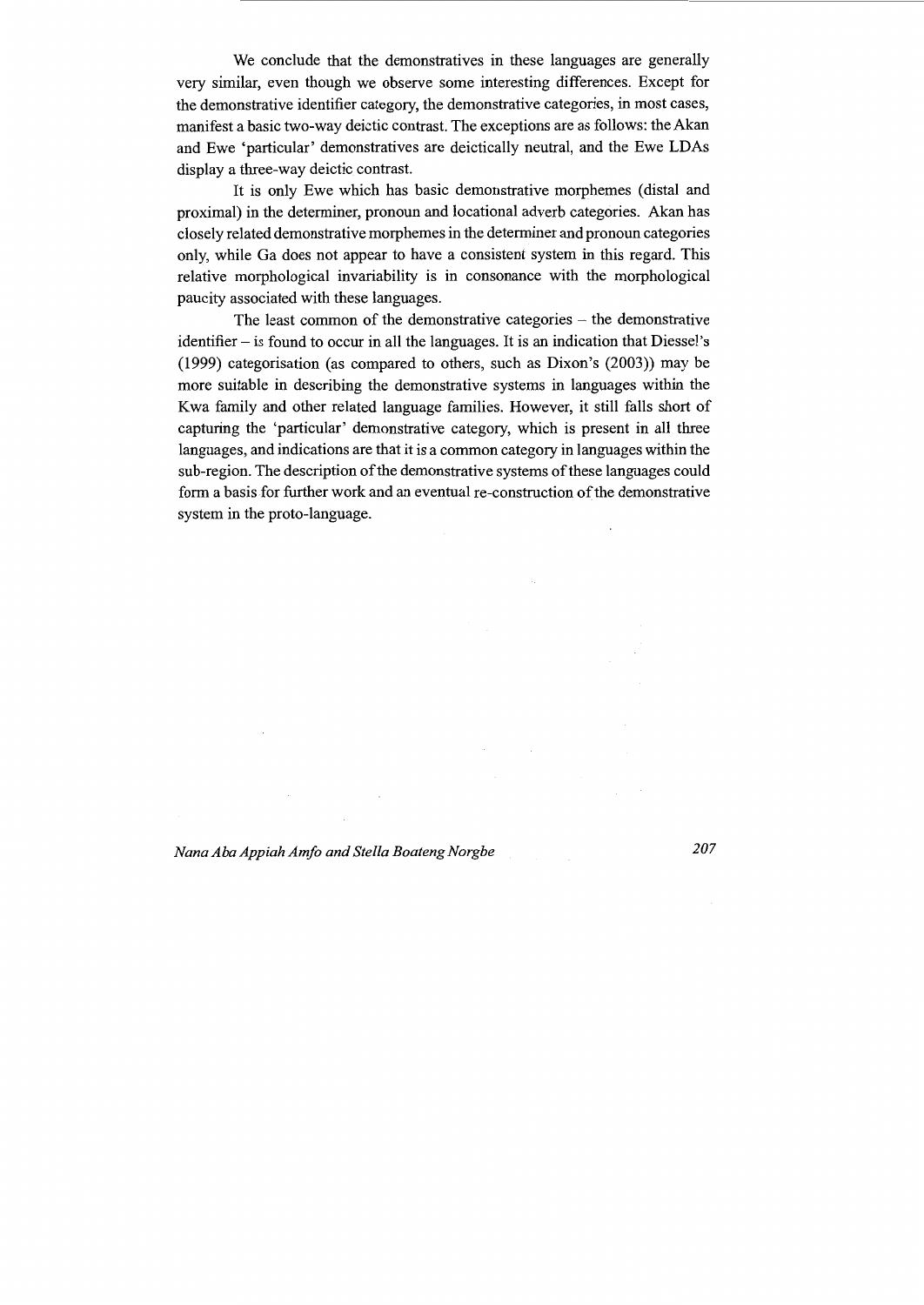# **NOTES**

- 1. We duly acknowledge the assistance of our language consultants Seth Allotey and Nii Ayi Ayiteh.
- 2. Amfo (2007) is an exception.
- 3. Even though there is some variety of Akan spoken in the Ivory Coast, this paper is concerned with Akan as a Ghanaian language.
- 4. Ewe is widely spoken in Southern Togo and Benin as well. Once again, we concentrate on Ewe spoken in Ghana.
- 5. The dialects which are collectively called Ewe may be put into three main groups: the Southern, Central and Northern dialects. Alternatively, the Central and Northern dialects are considered as the Inland dialects, and the Southern dialects are the Coastal dialects.
- 6. However, its role as a lingua franca for residents in the capital is gradually ceding to Akan.
- 7. The abbreviations used in this paper is as follows: CM Conditional marker; COMPL Completive aspect; CONJ Coordinating connective; DCM Dependent clause marker; DDD Distal demonstrative determiner; DDP Distal demonstrative pronoun; DEF Definite article; DI Demonstrative identifier; FM Focus marker; FUT Future tense; HAB Habitual marker; MDA Manner demonstrative adverb; NEG Negation morpheme; PD Particular demonstrative; PDD Proximal demonstrative determiner; POSS Possessive marker; PL Plural; PRO Pronoun; PST Past tense; PROG Progressive marker; RED Reduplication; REL Relative clause marker; TM Topic marker; PERF Perfect aspect; PDP Proximal demonstrative pronoun.
- 8. For a fuller range of the kind of clauses that the demonstrative determiners occur in, see Amfo (2006).
- 9. In Amfo (2007), the demonstrative pronouns were distinguished based on animacy features, we believe that the humanness distinction is more specific and accurate. Again, the dialectal variation we mention here was not recognized in the earlier study.
- I 0. This is a deviation from and an improvement of what was originally reported in Amfo (2007).
- 11. Afii is sometimes used instead of afisia.
- 12. Nenema and sigbe are dialectal variants. The former is from the Anlo dialect and the latter is from the most of the inland dialects such as Peki, Kpando and Ho.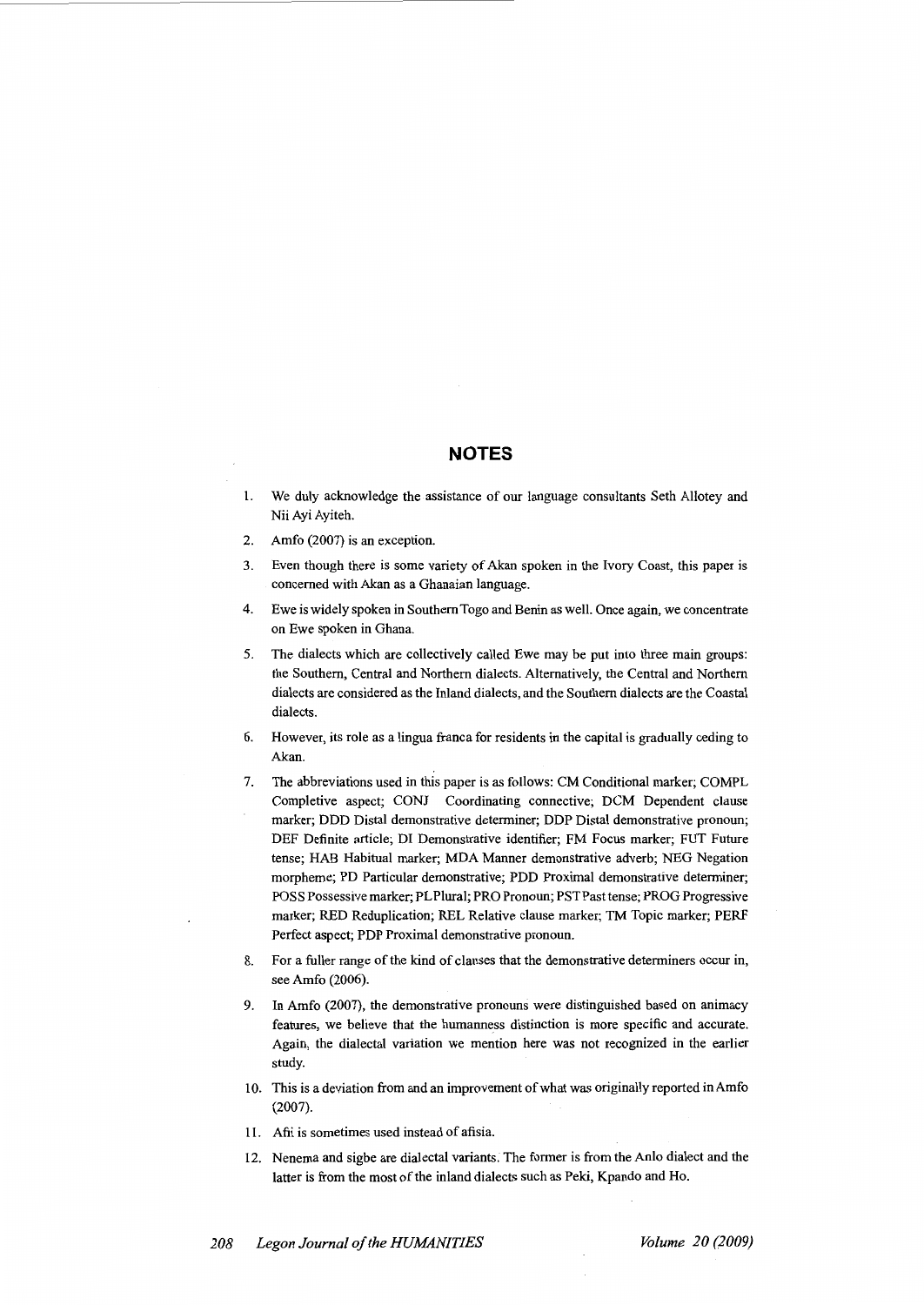- 13. Ga has another marker, naa, which occurs in non-verbal clauses. This marker appears to function in an identical manner as nE, except that it occurs pre-nominally in contrast to nE which occurs post-nominally.
- 14. -nom is the plural suffix for kinship nouns in Akan.
- 15. Some studies which make explicit or implicit reference to this use include Gundel et al (1993), Auer (1984) and Lakoff (1974).
- 16. As Keenan (1985) observes, relative markers may come in the form of pronouns (as is the case in most European languages) or particles. The relative marker in Ewe is an invariable particle. Even though most of the reported studies of grammaticalization relates to pronouns, we believe those principles are still applicable here, even if we are dealing with a particle rather than a pronoun.
- 17. Unfortunately, the language lacks adequate historical data, and as a result we have to resort to extrapolation.

*Nana Aha Appiah Amfo and Stella Boateng Norgbe 209* 

 $\ddot{\phantom{a}}$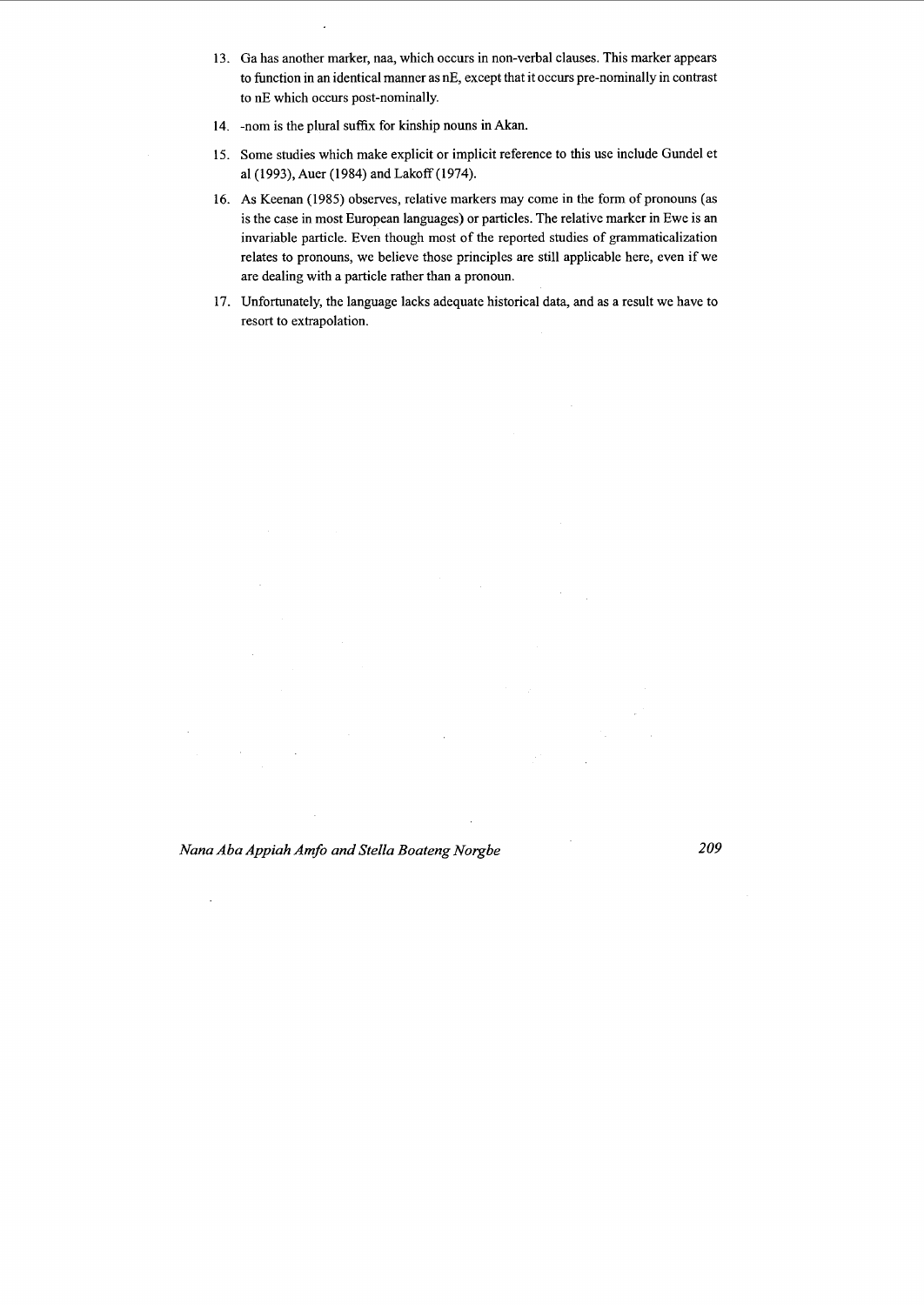#### **REFERENCES**

- Amfo, Nana Aha Appiah 2006. Syntactic Variation Versus Semantic Uniqueness: a Study of the Multifunctional Marker *no* in Akan. In Eva Thue Vold, Gunn Inger Lyse and Anje Muller Gjesdal (eds.). *New Voices in Linguistics.*  New Castle upon Tyne: Cambridge Scholars Publishing. 211-224
- Amfo, Nana Aha Appiah 2007. Akan Demonstratives. In Doris L. Payne and Jaime Pen)a (eds.). *Selected Proceedings of the 37*<sup>1</sup> <sup>h</sup>*Annual Conference on African Linguistics.* Sommerville MA: Cascadilla Proceedings Press, 134-148.
- Anderson, Stephen R. and Edward L. Keenan 1985. Deixis. In Timothy Shopen (ed.) *Language Typology and Syntactic Description, vol. Ill Grammatical Categories and the Lexicon.* Cambridge: Cambridge University Press, 259-308.
- Auer, Josef. C. P. 1984. Referential Problems in Conversation. *Journal of Pragmatics* 8, 627-648.
- Carlson, Robert 1994. *A Grammar of Supyire.* Berlin: Mouton de Gruyter.
- Dakubu, Mary Esther K. 1988. Ga-Dangme. In Mary Esther K. Dakubu (ed.) *Languages in Ghana,* chapter 5. London: Kegan Paul International, 102- 118.
- Diessel, Holger 1999. *Demonstratives: Form, Function and Grammaticalization.*  John Benjamins Publishing Company.
- Dixon, Robert M. W. 2003. Demonstratives: A Cross-Linguistic Typology. *Studies in language* 27:1, 61-112.
- Duthie, Alan. S. 1988. Ewe. In Mary Esther K. Dakubu (ed.) *Languages in Ghana,*  chapter 4. London: Kegan Paul International, 91-96.
- Gundel, Jeanette, K., Hedberg, Nancy and Ron Zacharski. 1993. Cognitive Status and the Form of Referring Expressions In Discourse. *Language* 69:2, 274-307.
- Heine, Bernd, Ulrike Claudi and Friederike Hiinnemeyer. 1991. From cognition to grammar: evidence from African languages. In Elizabeth C. Traugott and Bernd Heine (eds.) *Approaches to grammaticalization.* Vol. 1, 149-